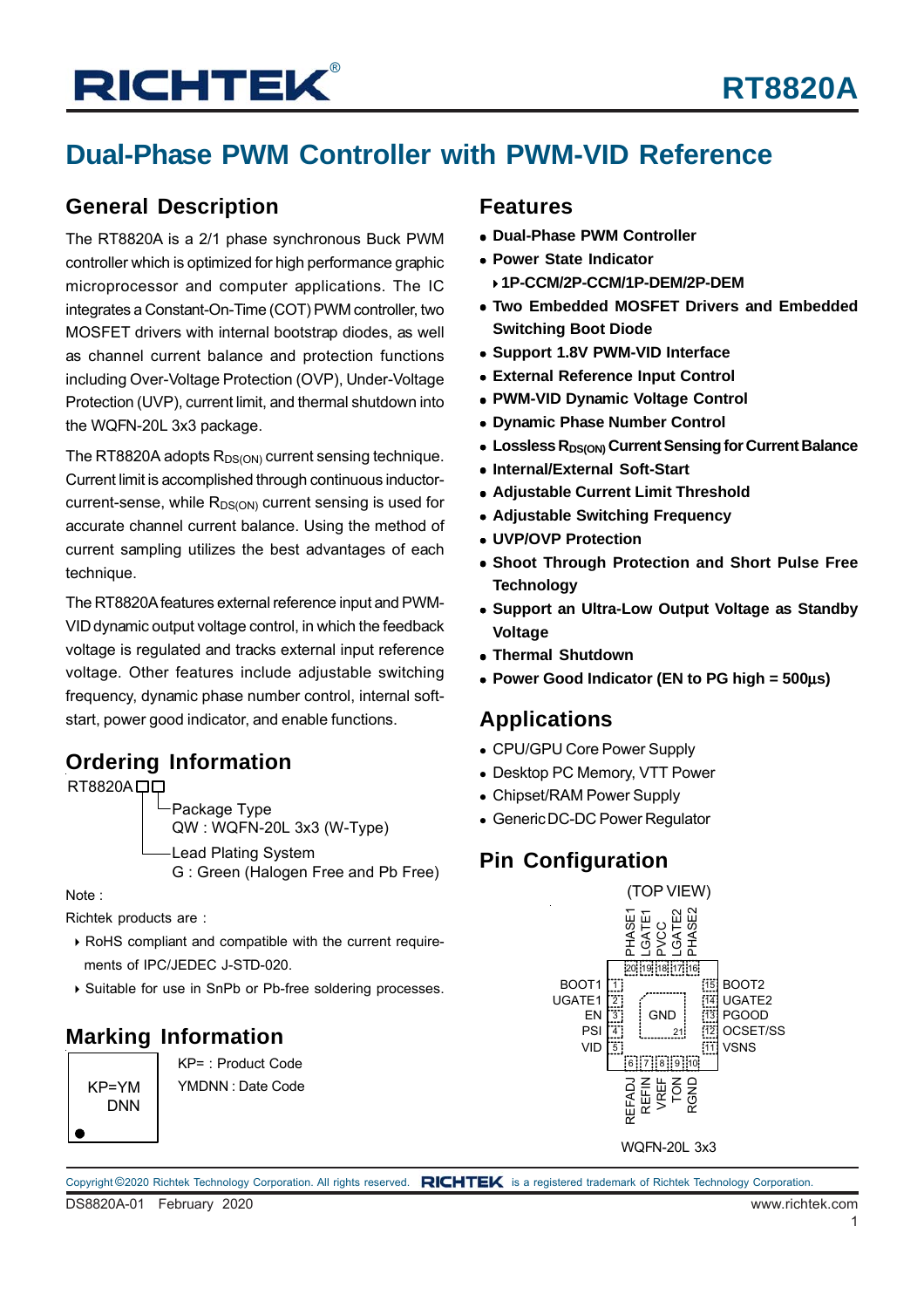

## **Functional Pin Description**

| Pin No.             | <b>Pin Name</b>                                                                                                                                                      | <b>Pin Function</b>                                                                                                                                                                                                                                                                                                                                                               |  |  |
|---------------------|----------------------------------------------------------------------------------------------------------------------------------------------------------------------|-----------------------------------------------------------------------------------------------------------------------------------------------------------------------------------------------------------------------------------------------------------------------------------------------------------------------------------------------------------------------------------|--|--|
| 1                   | BOOT1                                                                                                                                                                | Bootstrap supply for PWM1. This pin powers the high-side MOSFET driver.                                                                                                                                                                                                                                                                                                           |  |  |
| $\overline{2}$      | UGATE1                                                                                                                                                               | High-side gate driver of PWM1. This pin provides the gate drive for the converter's<br>high-side MOSFET. Connect this pin to the gate of high-side MOSFET.                                                                                                                                                                                                                        |  |  |
| $\mathfrak{B}$      | EN                                                                                                                                                                   | Enable control input. Active high input. When PVCC POR, the input voltage must<br>not be over PVCC.                                                                                                                                                                                                                                                                               |  |  |
| 4                   | PSI                                                                                                                                                                  | Power saving interface. When the voltage is pulled below 0.4V, the device<br>operates into 1 phase DEM. When the voltage is between 0.7V to 0.88V, the<br>device operates into 1 phase forced CCM. When the voltage is between 1.08V to<br>1.35V, the device operates into 2 phase DEM. When the voltage is between 1.6V<br>to 5.5V, the device operates into 2 phase forced CCM. |  |  |
| 5                   | <b>VID</b>                                                                                                                                                           | Programming output voltage control input. Refer to PWM-VID Dynamic Voltage<br>Control.                                                                                                                                                                                                                                                                                            |  |  |
| 6                   | <b>REFADJ</b>                                                                                                                                                        | Reference adjustment output. Refer to PWM-VID Dynamic Voltage Control.                                                                                                                                                                                                                                                                                                            |  |  |
| $\overline{7}$      | <b>REFIN</b>                                                                                                                                                         | External reference input.                                                                                                                                                                                                                                                                                                                                                         |  |  |
| 8                   | <b>VREF</b>                                                                                                                                                          | Reference voltage output. This is a high precision voltage reference (2V) from the<br>VREF pin to RGND pin.                                                                                                                                                                                                                                                                       |  |  |
| 9                   | <b>TON</b>                                                                                                                                                           | On-time/switching frequency adjustment input. Connecting a 100pF ceramic<br>capacitor between $C_{\text{TON}}$ and ground is optional for noise immunity enhancement.                                                                                                                                                                                                             |  |  |
| 10                  | <b>RGND</b>                                                                                                                                                          | Negative remote sense input. Connect this pin to the ground of output load.                                                                                                                                                                                                                                                                                                       |  |  |
| 11                  | <b>VSNS</b>                                                                                                                                                          | Positive remote sense input. Connect this pin to the positive terminal of output<br>load.                                                                                                                                                                                                                                                                                         |  |  |
| 12<br>OCSET/SS      |                                                                                                                                                                      | Current limit setting. Connect a resistor from OCSET/SS to GND to set the current<br>limit threshold. The external soft start time also can be set through by connecting a<br>capacitor from OCSET/SS pin to GND.                                                                                                                                                                 |  |  |
| 13                  | <b>PGOOD</b>                                                                                                                                                         | Power good indicator output. Active high open-drain output.                                                                                                                                                                                                                                                                                                                       |  |  |
| 14                  | High-side gate driver of PWM2. This pin provides the gate drive for the converter's<br>UGATE2<br>high-side MOSFET. Connect this pin to the gate of high-side MOSFET. |                                                                                                                                                                                                                                                                                                                                                                                   |  |  |
| 15                  | BOOT <sub>2</sub>                                                                                                                                                    | Bootstrap supply for PWM2. This pin powers the high-side MOSFET driver.                                                                                                                                                                                                                                                                                                           |  |  |
| 16                  | PHASE2                                                                                                                                                               | Switch node for PWM2. This pin is return node of the high-side driver of PWM 2.<br>Connect this pin to the source of high-side MOSFET together with the drain of<br>low-side MOSFET and the inductor.                                                                                                                                                                             |  |  |
| 17                  | LGATE2                                                                                                                                                               | Low-side gate driver of PWM2. This pin provides the gate drive for the converter's<br>low-side MOSFET. Connect this pin to the gate of low-side MOSFET.                                                                                                                                                                                                                           |  |  |
| 18                  | <b>PVCC</b>                                                                                                                                                          | Supply voltage input. Connect this pin to a 5V bias supply. Place a high quality<br>bypass capacitor from this pin to GND.                                                                                                                                                                                                                                                        |  |  |
| 19                  | LGATE1                                                                                                                                                               | Low-side gate driver of PWM1. This pin provides the gate drive for the converter's<br>low-side MOSFET. Connect this pin to the gate of low-side MOSFET.                                                                                                                                                                                                                           |  |  |
| 20                  | PHASE1                                                                                                                                                               | Switch node for PWM1. This pin is return node of the high-side driver of PWM 1.<br>Connect this pin to the Source of high-side MOSFET together with the drain of<br>low-side MOSFET and the inductor.                                                                                                                                                                             |  |  |
| 21<br>(Exposed Pad) | <b>GND</b>                                                                                                                                                           | Ground. The Exposed pad should be soldered to a large PCB and connected to<br>GND for maximum thermal dissipation.                                                                                                                                                                                                                                                                |  |  |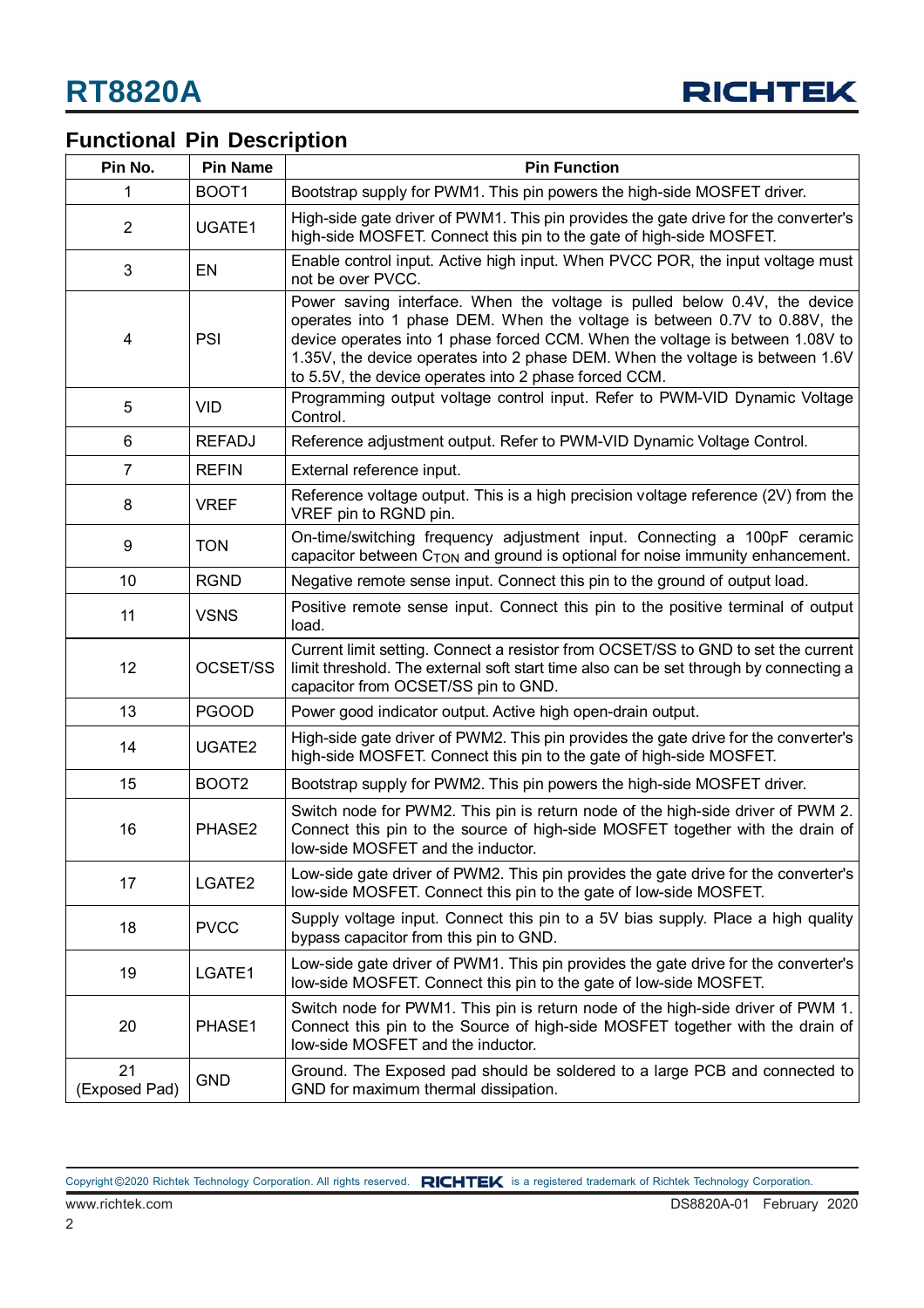## **Functional Block Diagram**

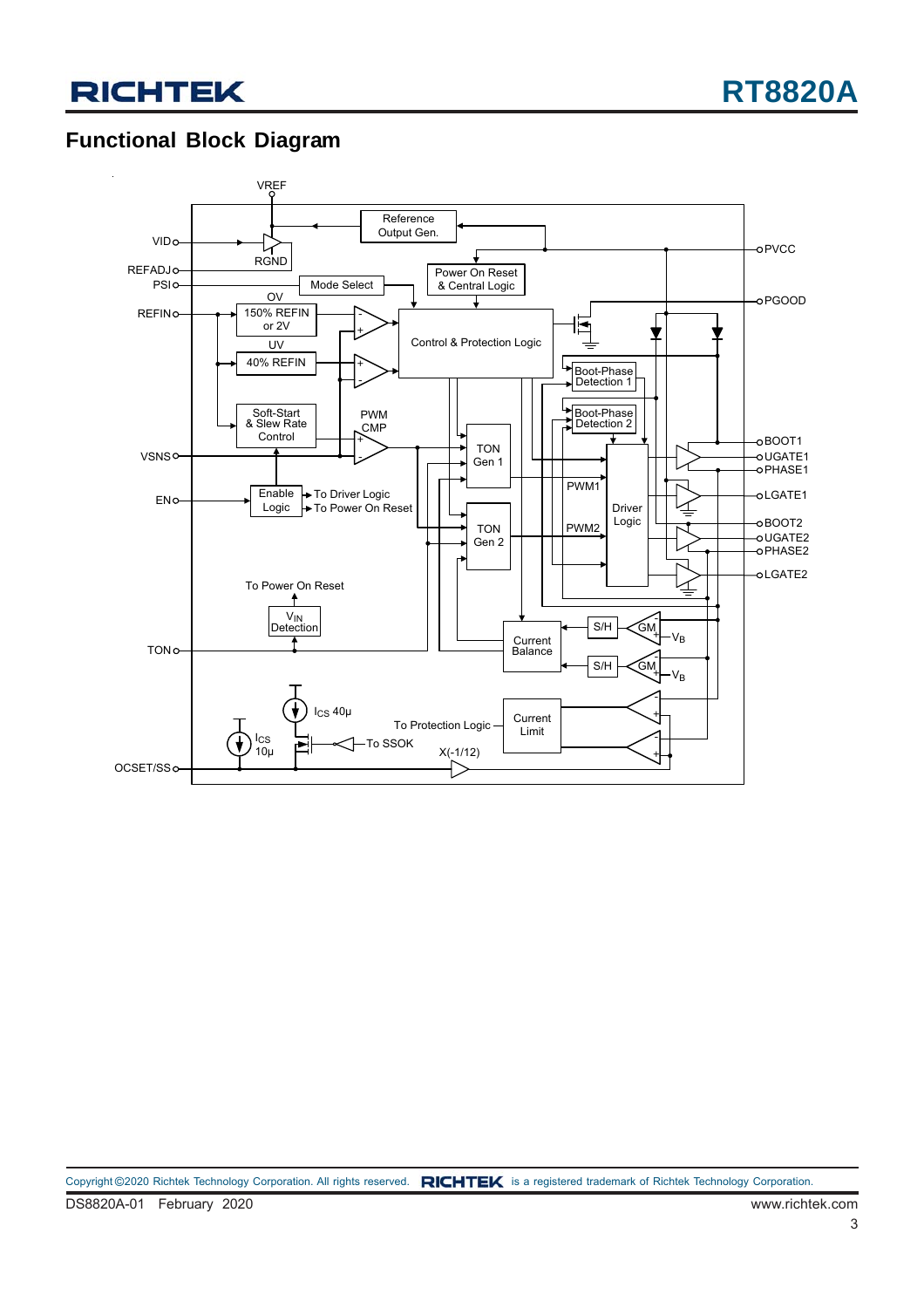### **Operation**

The RT8820A is a dual-phase synchronous Buck PWM controller with integrated drivers which are optimized for high performance graphic microprocessor and computer applications. The IC integrates a COT (Constant-On-Time) PWM controller with two MOSFET drivers, as well as output current monitoring and protection functions. Referring to the function block diagram of TON Genx, the synchronous UGATE driver is turned on at the beginning of each cycle. After the internal one-shot timer expires, the UGATE driver is turned off. The pulse width of this one-shot is determined by the converter's input voltage and the output voltage to keep the frequency fairly constant over the input voltage range and output voltage. Another one-shot sets a minimum off-time.

The RT8820A also features a PWM-VID dynamic voltage control circuit driven by the pulse width modulation method. This circuit reduces the device pin count and enables a wide dynamic voltage range.

#### **Soft-Start (SS)**

For soft-start function, an internal current source charges an internal capacitor to build the soft-start ramp voltage. The output voltage will track the internal ramp voltage during soft-start interval.

#### **PGOOD**

The power good output is an open-drain architecture.

When the soft-start is finished, the PGOOD open-drain output is high impedance.

#### **Current Balance**

The RT8820A implements internal current balance mechanism in the current loop. The RT8820A senses per phase current and compares it with the average current. If the sensed current of any particular phase is higher than average current, the on-time of this phase is adjusted to be shorter.

#### **Current Limit**

The current limit circuit employs a unique "valley" current sensing algorithm. If the magnitude of the current sense signal at PHASE is above the current limit threshold, the PWM is not allowed to initiate a new cycle. Thus, the current to the load exceeds average output inductor current, the output voltage falls and eventually crosses the under-voltage protection threshold, inducing IC shutdown.

#### **Over-Voltage Protection (OVP) & Under-Voltage Protection (UVP)**

The output voltage is continuously monitored for overvoltage and under-voltage protection. When the output voltage exceeds its set voltage threshold (If  $V_{REFIN} \le 1.33V$ , OV = 2V, or  $V_{RFFIN}$  > 1.33V, OV = 1.5 x  $V_{RFFIN}$ ), UGATE goes low and LGATE is forced high; when it is less than 40% of its set voltage, under voltage protection is triggered and then both UGATE and LGATE gate drivers are forced low. The controller is latched until PVCC is re-supplied and exceeds the POR rising threshold voltage or EN is reset.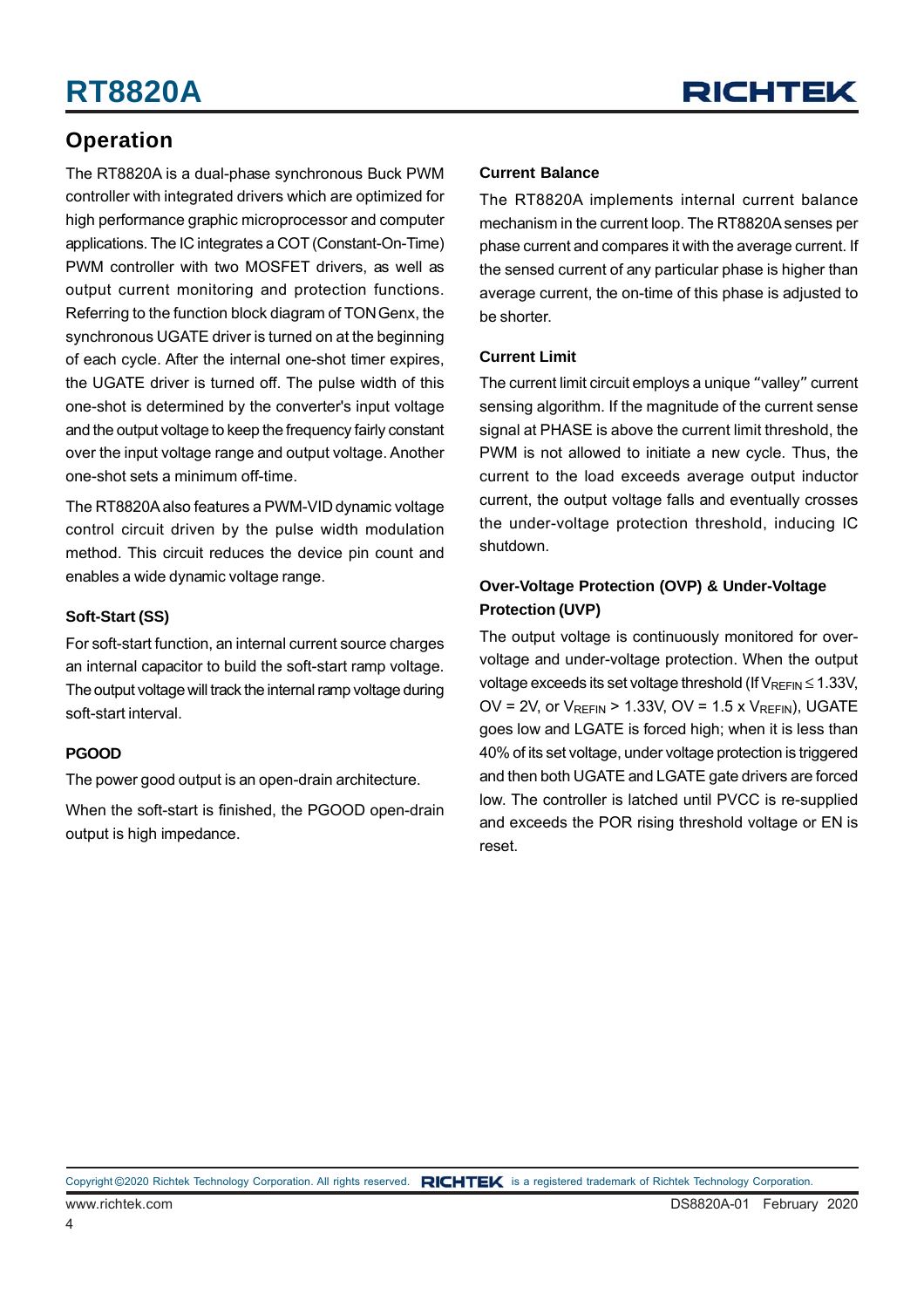## **RT8820A**

#### **Absolute Maximum Ratings** (Note 1) • TON to GND ------------------• BOOTx to PHASEx DC--------------------• BOOTx to GND DC----------------------• PHASEx to GND • UGATEx to GND • UGATEx to PHASEx • LGATEx to GND DC-------------------------• Power Dissipation,  $P_D @ T_A = 25^{\circ}C$ WQFN-20L3x3 ----------------------------• Package Thermal Resistance (Note 2) • ESD Susceptibility (Note 3)

### **Recommended Operating Conditions** (Note 4)

|  | ---- 2 5V to 26V  |
|--|-------------------|
|  | ---- 4 5V to 5 5V |
|  |                   |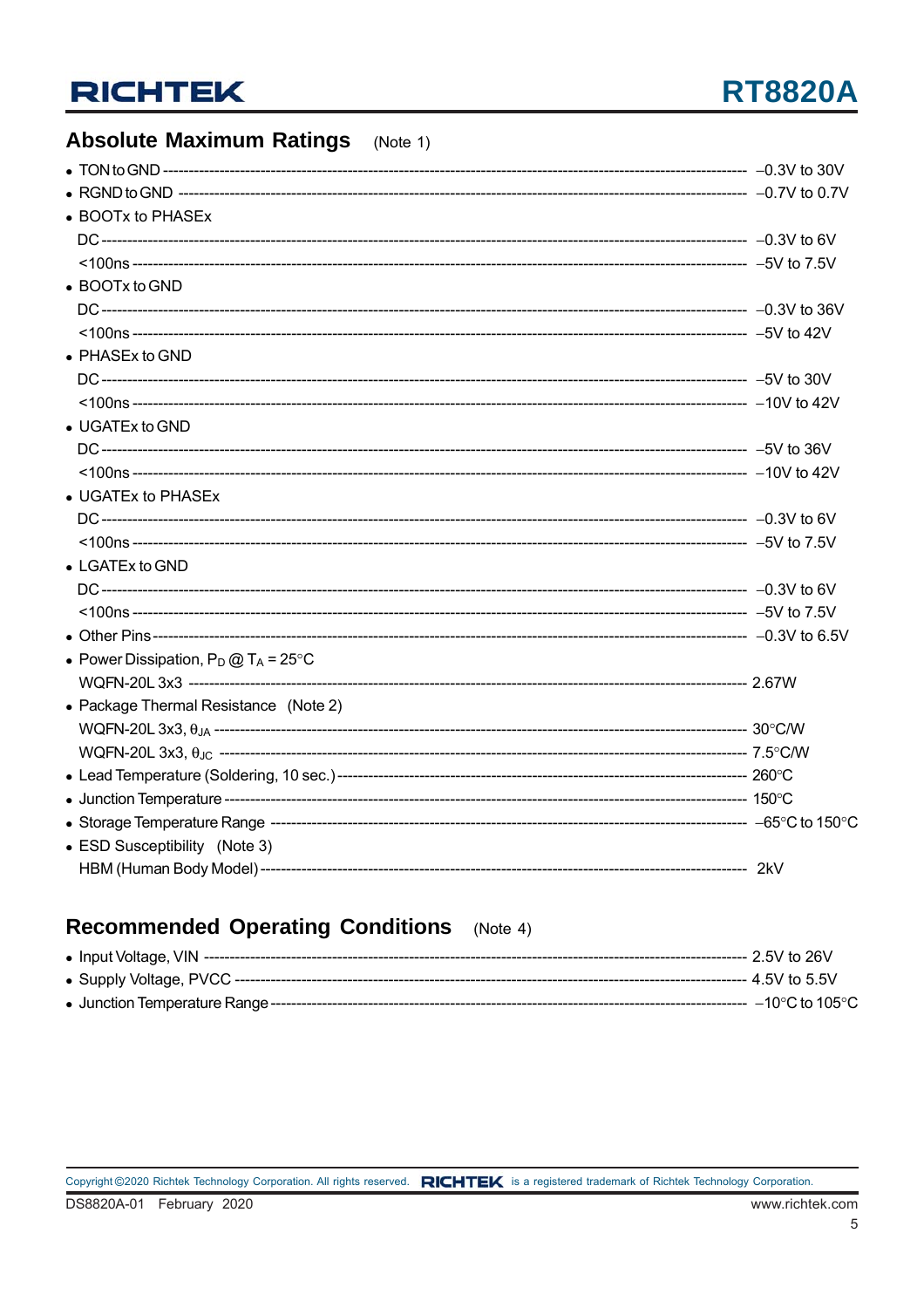

### **Electrical Characteristics**

(V<sub>PVCC</sub> = 5V, typical values are referenced to T<sub>A</sub> = T<sub>J</sub> = 25°C, Min and Max values are referenced to T<sub>A</sub> = T<sub>J</sub> from −10°C to 105°C, unless other noted)

| <b>Parameter</b>                                                       |            | <b>Symbol</b>                | <b>Test Conditions</b>                                                              | Min                      | <b>Typ</b>               | <b>Max</b>               | <b>Unit</b>       |  |
|------------------------------------------------------------------------|------------|------------------------------|-------------------------------------------------------------------------------------|--------------------------|--------------------------|--------------------------|-------------------|--|
| <b>PWM Controller</b>                                                  |            |                              |                                                                                     |                          |                          |                          |                   |  |
| <b>PVCC Supply Voltage</b>                                             |            | <b>V<sub>PVCC</sub></b>      |                                                                                     | 4.5                      | $\overline{a}$           | 5.5                      | $\vee$            |  |
| <b>PVCC Supply Current</b>                                             |            | <b>ISUPPLY</b>               | V <sub>EN</sub> = 3.3V, 1phase DEM mode,<br>not switching, VREF external R =<br>40k |                          | 0.4                      | --                       | mA                |  |
| <b>PVCC Shutdown Current</b>                                           |            | <b>I</b> SHDN                | $V_{EN} = 0V$                                                                       | $\overline{\phantom{a}}$ | $\frac{1}{2}$            | 10                       | μA                |  |
| <b>PVCC POR Threshold</b>                                              |            |                              |                                                                                     | 3.8                      | 4.1                      | 4.4                      | $\vee$            |  |
| <b>POR Hysteresis</b>                                                  |            |                              |                                                                                     | --                       | 0.3                      | $-$                      | V                 |  |
| <b>Switching Frequency</b>                                             |            | fsw                          | $R_{\text{TON}}$ = 500k $\Omega$<br>(Note 5)                                        | 270                      | 300                      | 330                      | kHz               |  |
| Minimum On-Time                                                        |            | $\mathsf{ton}(\mathsf{MIN})$ |                                                                                     | --                       | 70                       | $-$                      | ns                |  |
| Minimum Off-Time                                                       |            | toff(MIN)                    |                                                                                     |                          | 300                      | --                       | ns                |  |
| <b>EN Input Voltage</b>                                                |            |                              |                                                                                     |                          |                          |                          |                   |  |
| <b>EN Input Voltage</b>                                                | Logic-High | VEN_H                        |                                                                                     | 1.2                      | $\overline{\phantom{a}}$ | 5.5                      | $\vee$            |  |
|                                                                        | Logic-Low  | VEN L                        |                                                                                     | --                       | --                       | 0.55                     |                   |  |
| <b>Mode Decision</b>                                                   |            |                              |                                                                                     |                          |                          |                          |                   |  |
| 2 Phase CCM                                                            |            | <b>V<sub>PSI</sub></b>       |                                                                                     | 1.6                      | 1.8                      | 5.5                      | V                 |  |
| 2 Phase DEM                                                            |            | V <sub>PSI</sub>             |                                                                                     | 1.08                     | 1.2                      | 1.35                     | V                 |  |
| 1 Phase CCM                                                            |            | V <sub>PSI</sub>             |                                                                                     | 0.7                      | 0.8                      | 0.88                     | V                 |  |
| 1 Phase DEM                                                            |            | V <sub>PSI</sub>             |                                                                                     | --                       | 0                        | 0.4                      | V                 |  |
| PWM-VID Input Voltage for 1.8V GPIO Setting                            |            |                              |                                                                                     |                          |                          |                          |                   |  |
| Logic H                                                                |            | VPWM-VID_H                   |                                                                                     | 1.2                      | --                       | $\overline{a}$           | $\vee$            |  |
| Logic L                                                                |            | VPWM-VID_L                   |                                                                                     | $\overline{a}$           | $\overline{\phantom{m}}$ | 0.6                      | V                 |  |
| <b>Protection Function</b>                                             |            |                              |                                                                                     |                          |                          |                          |                   |  |
| Zero Current Crossing<br>Threshold                                     |            |                              |                                                                                     | $-8$                     | --                       | 8                        | mV                |  |
| <b>Current Limit Setting Current</b>                                   |            | <b>locsET</b>                | $T_A = T_J = 25$ °C                                                                 | 9                        | 10                       | 11                       | μA                |  |
| <b>Current Limit Setting Current</b><br><b>Temperature Coefficient</b> |            | locset_TC                    |                                                                                     |                          | 4700                     |                          | ppm/°C            |  |
| <b>Current Limit Threshold</b>                                         |            |                              | $R$ OCSET = 120 $k$                                                                 | $\overline{\phantom{a}}$ | 100                      | $\overline{\phantom{a}}$ | mV                |  |
| Absolute Over-Voltage<br><b>Protection Threshold</b>                   |            | VOVP, Absolute               | $V_{REFIN} \leq 1.33V$                                                              | 1.9                      | $\overline{2}$           | 2.1                      | V                 |  |
| Relative Over-Voltage<br><b>Protection Threshold</b>                   |            | VOVP, Relative               | $V_{REFIN}$ > 1.33V                                                                 | 145                      | 150                      | 155                      | %                 |  |
| OV Fault Delay                                                         |            |                              | FB forced above OV threshold                                                        | $\overline{\phantom{a}}$ | 5                        | --                       | $\mu$ S           |  |
| Relative Under-Voltage<br><b>Protection Threshold</b>                  |            | VUVP                         | <b>UVP</b>                                                                          | 35                       | 40                       | 45                       | %                 |  |
| <b>UV Fault Delay</b>                                                  |            |                              | FB forced above UV threshold                                                        | --                       | 3                        | $-$                      | $\mu$ S           |  |
| <b>Thermal Shutdown</b><br>Threshold                                   |            | Tsd                          |                                                                                     | --                       | 150                      | $-$                      | $^\circ \text{C}$ |  |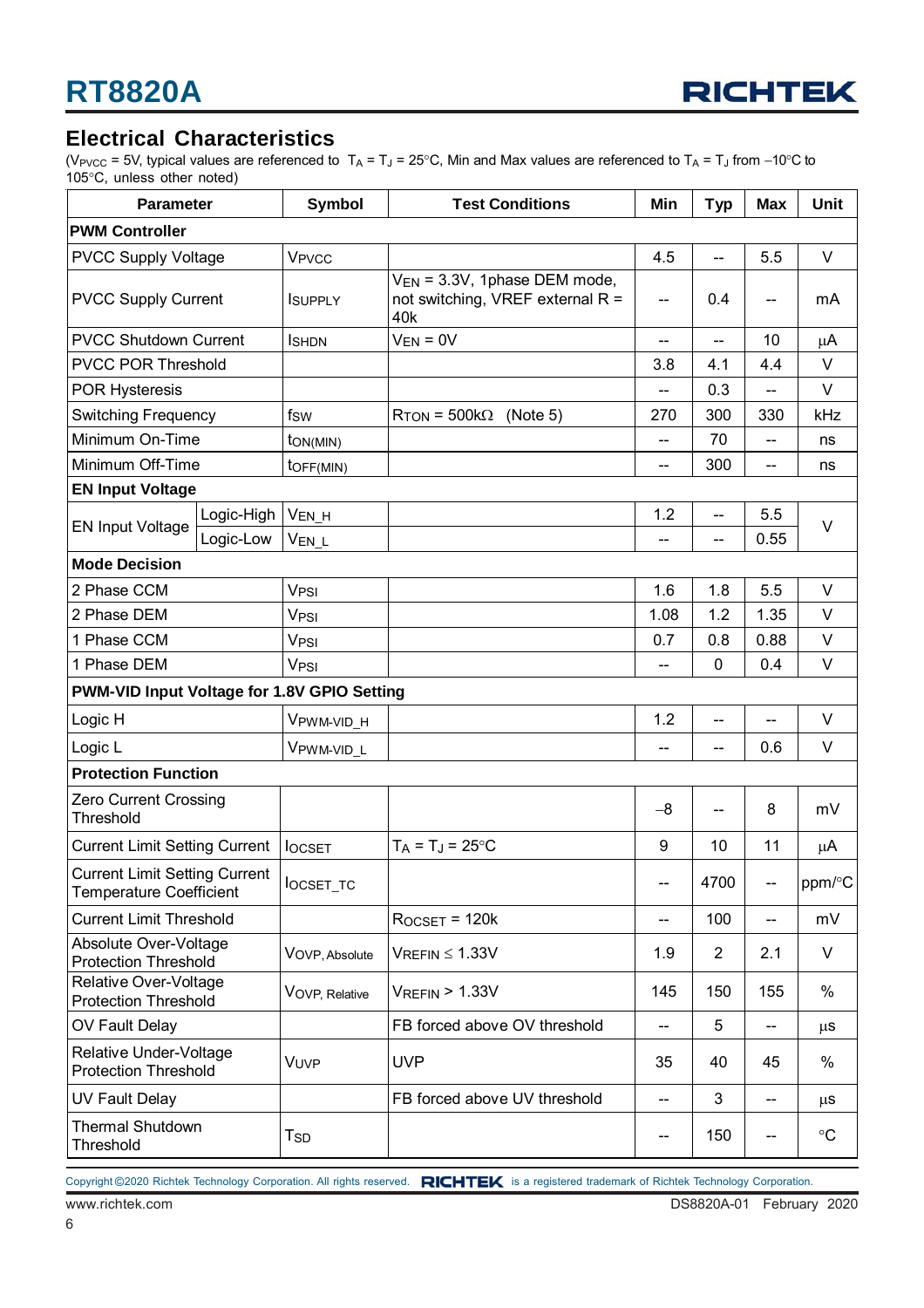

| <b>Parameter</b>                                   | <b>Symbol</b>            | <b>Test Conditions</b>                                        | Min  | <b>Typ</b>     | <b>Max</b> | <b>Unit</b> |  |
|----------------------------------------------------|--------------------------|---------------------------------------------------------------|------|----------------|------------|-------------|--|
| <b>VOUT Soft-Start</b><br>(PGOOD Blanking Time)    |                          | From $V_{EN}$ = high to VOUT regulation<br>point, VREFIN = 1V |      | 0.5            | $-$        | ms          |  |
| <b>Error Amplifier</b>                             |                          |                                                               |      |                |            |             |  |
| <b>VSNS Error Comparator</b><br>Threshold (Valley) |                          | $-11$<br>$V_{REFIN} = 1V$                                     |      | $-6$           | $-1$       | mV          |  |
| <b>Reference</b>                                   |                          |                                                               |      |                |            |             |  |
| Reference Voltage                                  | <b>V</b> <sub>VREF</sub> | Sourcing current = 1mA, VID no<br>switching                   | 1.98 | $\overline{2}$ | 2.02       | $\vee$      |  |
| <b>Driver On-Resistance</b>                        |                          |                                                               |      |                |            |             |  |
| <b>UGATE Driver Source</b>                         | RUGATEST                 | BOOTx – PHASEx forced to 5V                                   |      | $\overline{2}$ | 4          | Ω           |  |
| <b>UGATE Driver Sink</b>                           | RUGATESK                 | BOOTx - PHASEx forced to 5V                                   |      | 1              | 2          | Ω           |  |
| <b>LGATE Driver Source</b>                         | RLGATEST                 | LGATEx, high state                                            |      | 1.5            | 3          | Ω           |  |
| <b>LGATE Driver Sink</b>                           | RLGATESK                 | LGATEx, low state                                             |      | 0.7            | 1.5        | Ω           |  |
|                                                    |                          | From LGATE falling to UGATE rising                            |      | 30             |            |             |  |
| Dead-Time                                          |                          | From UGATE falling to LGATE rising                            |      | 20             | --         | ns          |  |
| Internal Boost Diode<br>Resistance                 | R <sub>BOOT</sub>        | PVCC to BOOTx, $I_{\text{BOOT}} = 10 \text{mA}$               |      | 80             |            | Ω           |  |

**Note 1.** Stresses beyond those listed under "Absolute Maximum Ratings" may cause permanent damage to the device. These are stress ratings only, and functional operation of the device at these or any other conditions beyond those indicated in the operational sections of the specifications is not implied. Exposure to absolute maximum rating conditions may affect device reliability.

- Note 2. θ<sub>JA</sub> is measured under natural convection (still air) at T<sub>A</sub> = 25°C with the component mounted on a high effectivethermal-conductivity four-layer test board on a JEDEC 51-7 thermal measurement standard.  $θ_{JC}$  is measured at the exposed pad of the package.
- **Note 3.** Devices are ESD sensitive. Handling precaution is recommended.
- **Note 4.** The device is not guaranteed to function outside its operating conditions.
- **Note 5.** Not production tested. Test condition is  $V_{\text{IN}} = 8V$ ,  $V_{\text{OUT}} = 1V$ ,  $I_{\text{OUT}} = 20A$  using application circuit.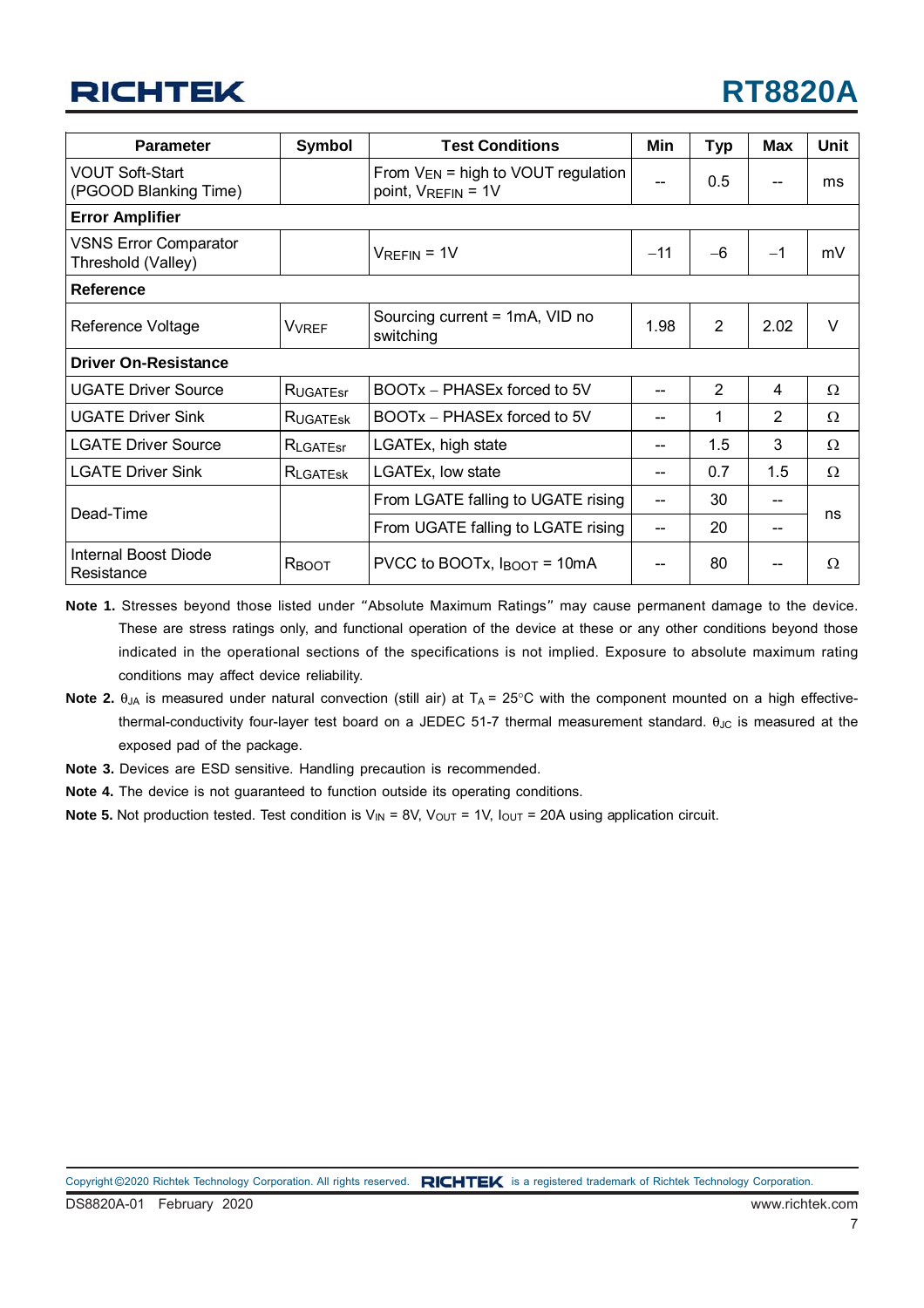

## **Typical Application Circuit**







Figure 2. 1 Active Phase Configuration

www.richtek.com DS8820A-01 February 2020 Copyright ©2020 Richtek Technology Corporation. All rights reserved. RICHTEK is a registered trademark of Richtek Technology Corporation.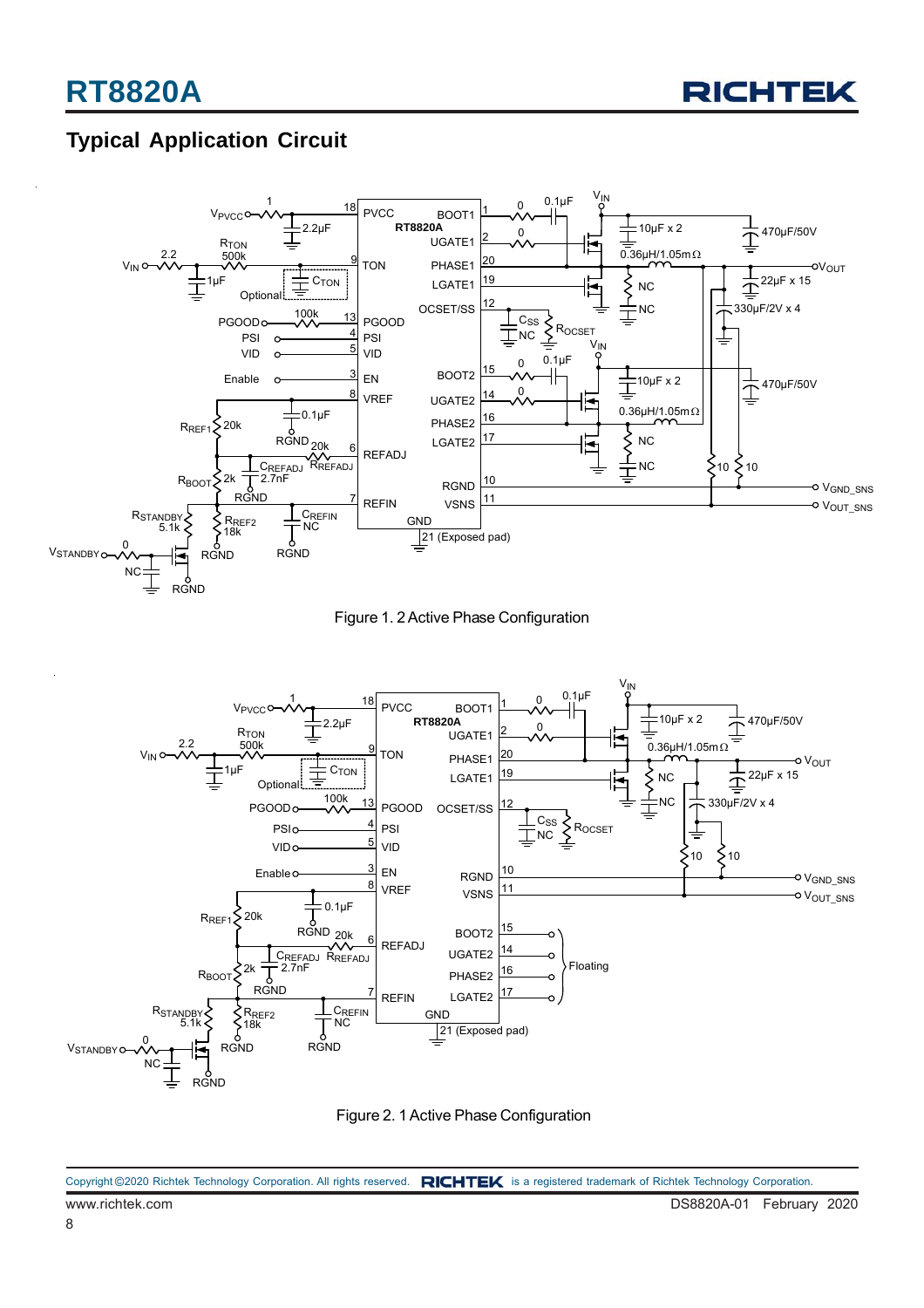### **Typical Operating Characteristics**



















DS8820A-01 February 2020 www.richtek.com Copyright ©2020 Richtek Technology Corporation. All rights reserved. RICHTEK is a registered trademark of Richtek Technology Corporation.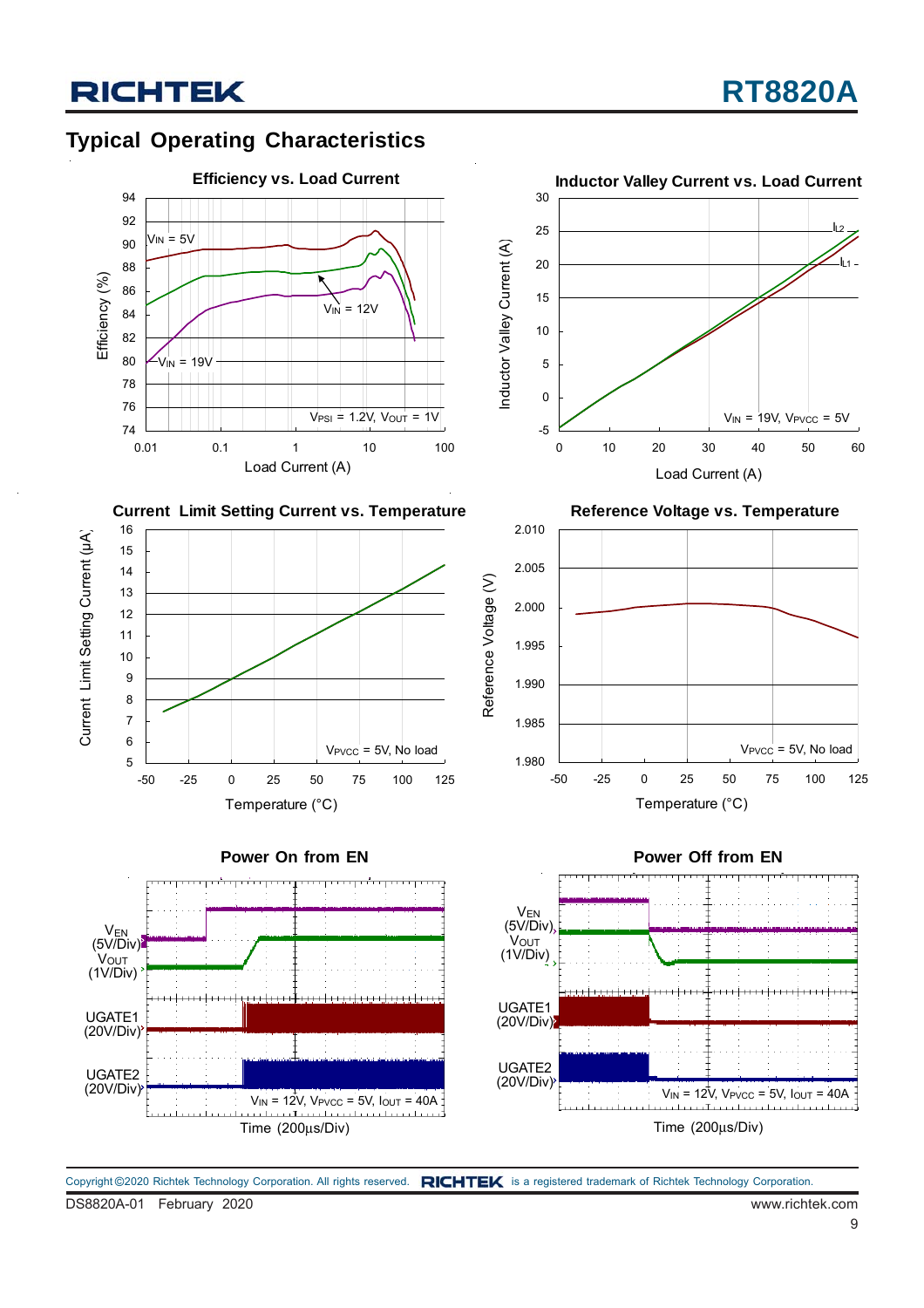## **RT8820A**







**Dynamic Output Voltage Control** VREFIN **V**OUT **VREFIN** (600mV/Div) **VOUT** (600mV/Div) UGATE1 (20V/Div) UGATE2 (20V/Div)  $\frac{1}{2}V_{REFIN} = 0.6V$  to 1.2V,  $I_{OUT} = 40A$ **THEFT CONTROL** Time (50μs/Div)



**Dynamic Output Voltage Control**



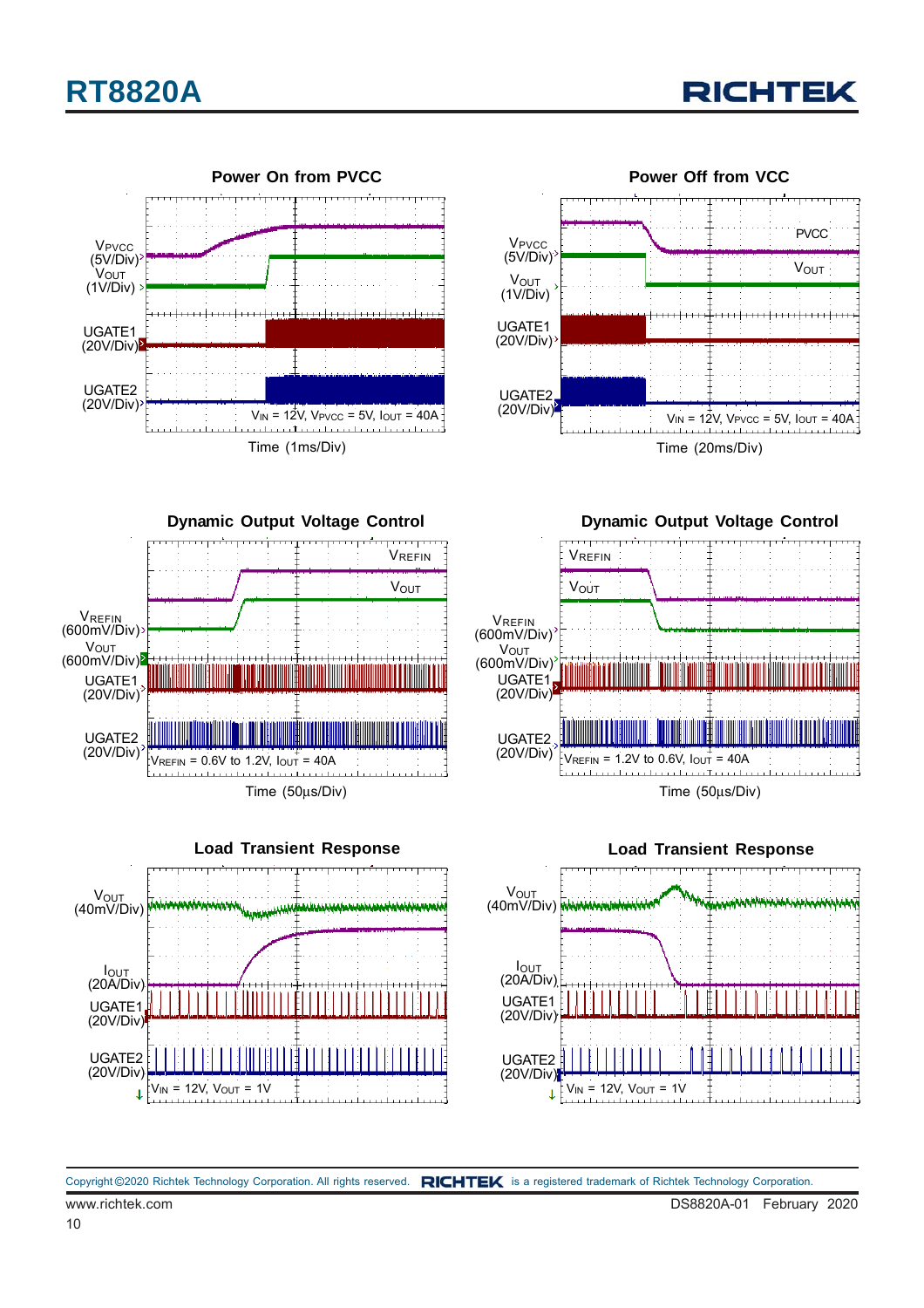

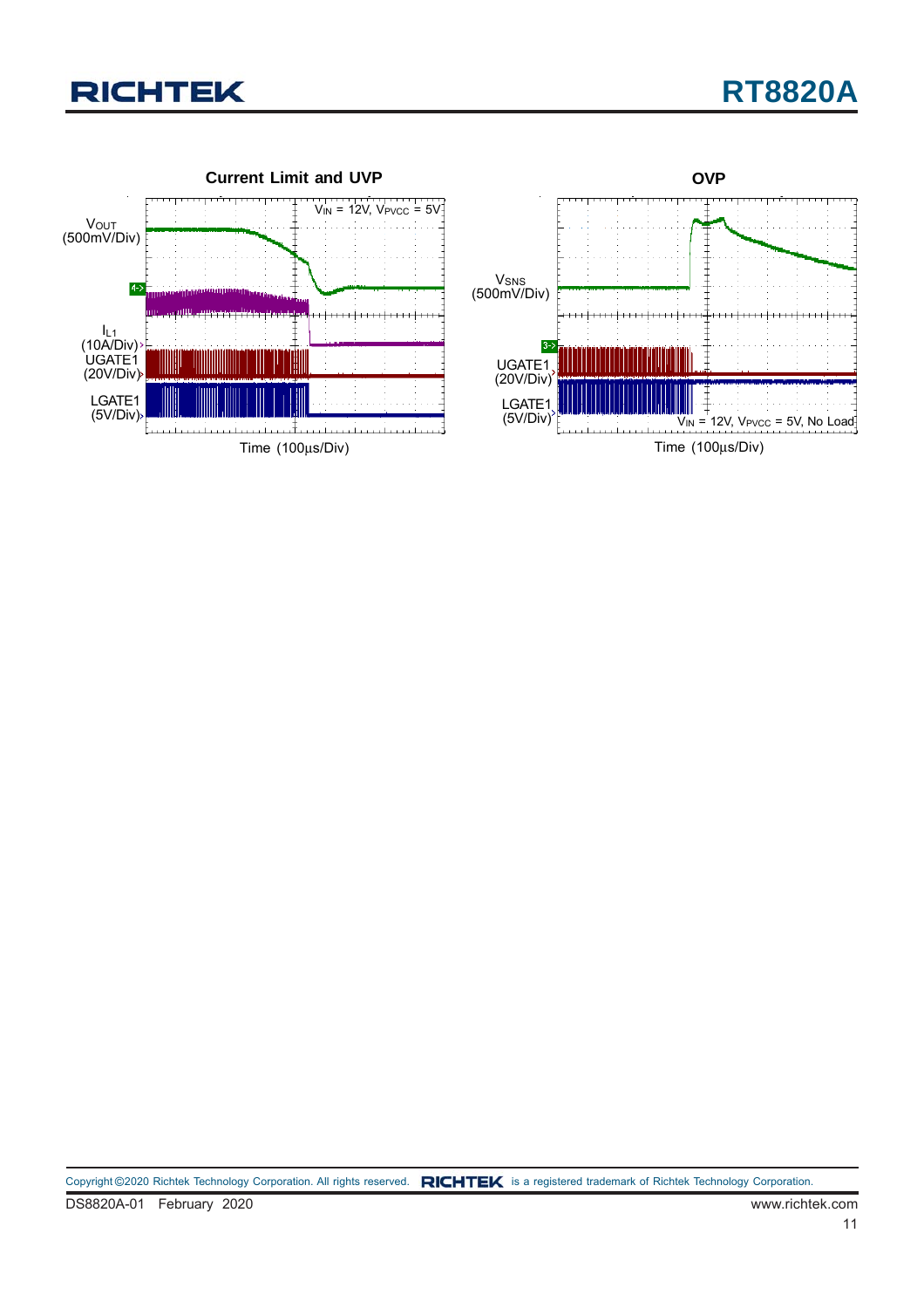

### **Application Information**

The RT8820A is a dual-phase synchronous Buck PWM controller with integrated drivers which is optimized for high performance graphic microprocessor and computer applications. A COT (Constant-On-Time) PWM controller and two MOSFET drivers with internal bootstrap diodes are integrated so that the external circuit can be easily designed and the number of component is reduced.

The topology solves the poor load transient response timing problems of fixed-frequency mode PWM and avoids the problems caused by widely varying switching frequencies in conventional constant on-time and constant off-time PWM schemes. The IC supports dynamic mode transition function with various operating states, which include single phase with CCM, dual-phase with CCM, single phase with diode emulation mode and dual-phase with diode emulation mode operation. These different operating states make the system efficiency as high as possible.

The RT8820A provides a PWM-VID dynamic control operation in which the feedback voltage is regulated and tracks external input reference voltage. It also features complete fault protection functions including over voltage, under voltage and current limit.

#### **Remote Sense**

The RT8820A uses the remote sense path (VSNS and RGND) to overcome voltage drops in the power lines by sensing the voltage directly at the end of GPU. Normally, to protect remote sense path disconnecting, there are two resistors (R<sub>Local</sub>) connecting between local sense path and remote sense path. That is, in application with remote sense, the R<sub>Local</sub> is recommended to be 10Ω to 100Ω. If no need of remote sense, the R<sub>Local</sub> is recommended to be 0Ω.





#### **PWM Operation**

The RT8820A integrates a Constant-On-Time (COT) PWM controller, and the controller provides the PWM signal which relies on the output ripple voltage comparing with internal reference voltage as shown in Figure 4. Referring to the function block diagram of TON Genx, the synchronous UGATE driver is turned on at the beginning of each cycle. After the internal one-shot timer expires, the UGATE driver is turned off. The pulse width of this one-shot is determined by the converter input voltage and the output voltage to keep the frequency fairly constant over the input voltage and output voltage range. Another one-shot sets a minimum off-time.



Figure 4. Constant On-Time PWM Control

#### **On-Time Control**

The on-time one-shot comparator has two inputs. One input monitors the output voltage, while the other input samples the input voltage and converts it to a current. This input voltage proportional current is used to charge an internal on-time capacitor. The on-time is the time required for the voltage on this capacitor to charge from zero volts to  $V_{\text{OUT}}$ , thereby making the on-time of the highside switch directly proportional to output voltage and inversely proportional to input voltage. The implementation results in a nearly constant switching frequency without the need for a clock generator.

$$
T_{\text{ON}} = \frac{2 \times V_{\text{OUT}} \times 3.2p}{V_{\text{IN}} - 0.5} \times R_{\text{TON}}
$$

and then the switching frequency  $F_S$  is :

$$
F_S = V_{OUT} / (V_{IN} \times T_{ON})
$$

 $R_{TON}$  is a resistor connected from the  $V_{IN}$  to TON pin.

The recommended operation frequency range is from 250kHz to 750kHz.

|                 | Copyright ©2020 Richtek Technology Corporation. All rights reserved. RICHTEX is a registered trademark of Richtek Technology Corporation. |
|-----------------|-------------------------------------------------------------------------------------------------------------------------------------------|
| www.richtek.com | DS8820A-01 February 2020                                                                                                                  |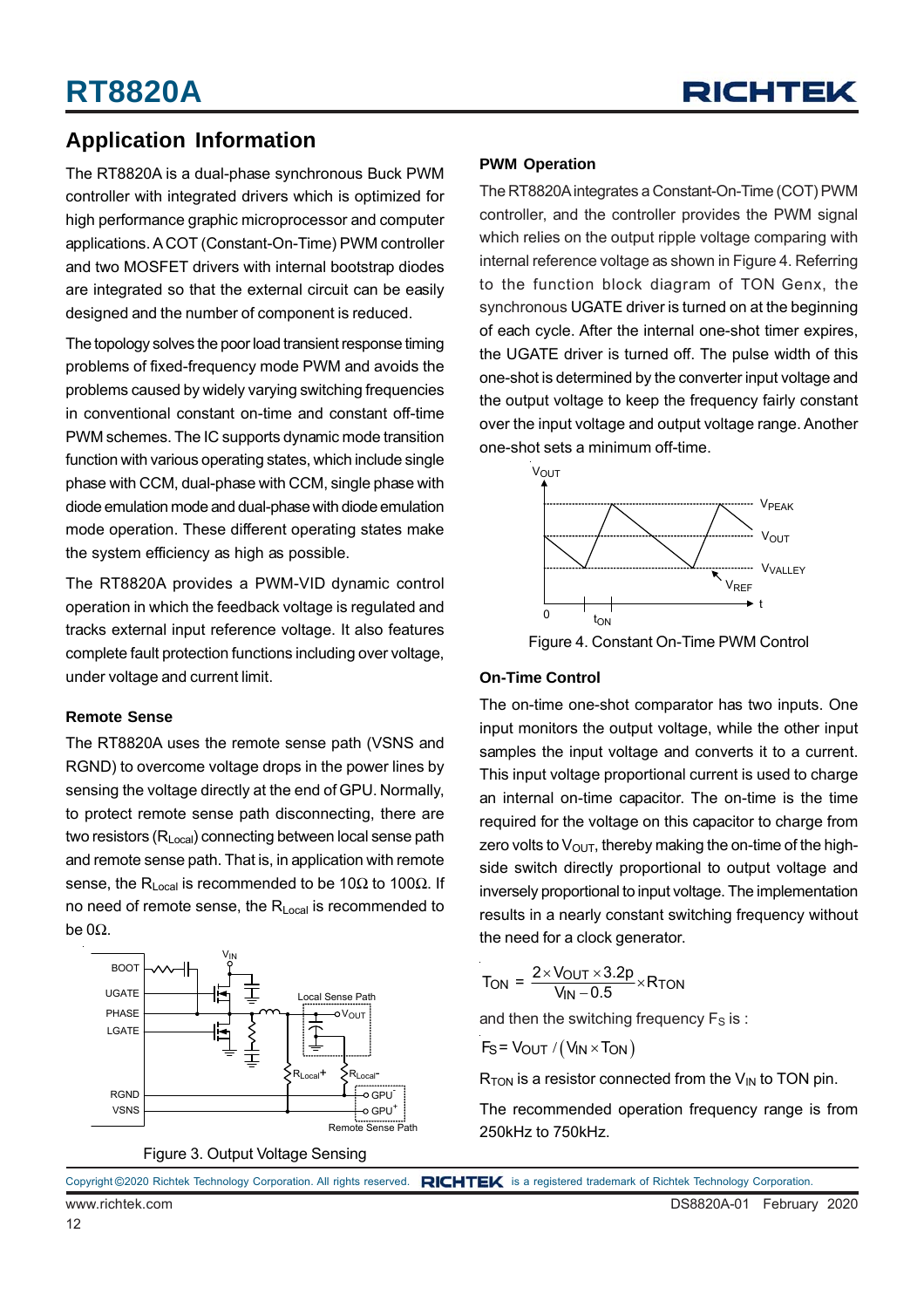## **RT8820A**

#### **Active Phase Circuit Setting**

The RT8820A can be set for 2 phase or 1 phase operation by hardware circuit. When set to 1 phase operation, UGATE2, BOOT2, PHASE2, LGATE2 pins are floating, and the voltage of PSI pin must be set to the 1 phase operation threshold. Refer to Table 1 for detail.

#### **Mode Selection**

The RT8820A can operate into 2 phases with forced CCM, 1 phase with forced CCM, 1 phase with DEM and 2 phases with DEM according to PSI voltage setting. If PSI voltage is pulled below 0.4V, the controller operates into 1 phase with DEM. In DEM operation, the RT8820A automatically reduces the operation frequency at light load condition for saving power loss. If PSI voltage is pulled between 0.7V to 0.88V, the controller switches operation into 1 phase with forced CCM. If PSI voltage is pulled between 1.08V to 1.35V, the controller switches operation into 2 phase with DEM. If PSI voltage is pulled between 1.6V to 5.5V, the controller switches operation into 2 phase with forced CCM. The operation mode is summarized in Table 1. Moreover, the PSI pin is valid after POR of VR.

| rable 1                       |                            |  |  |  |  |
|-------------------------------|----------------------------|--|--|--|--|
| <b>Operation Phase Number</b> | <b>PSI Voltage Setting</b> |  |  |  |  |
| 1phase with DEM               | $0V$ to $0.4V$             |  |  |  |  |
| 1phase with CCM               | 0.7V to 0.88V              |  |  |  |  |
| 2phase with DEM               | 1.08V to 1.35V             |  |  |  |  |
| 2phase with CCM               | 1.6V to $5.5V$             |  |  |  |  |

**Table 1**

#### **Diode-Emulation Mode**

In diode-emulation mode, the RT8820A automatically reduces switching frequency at light-load condition to maintain high efficiency. As the output current decreases from heavy-load condition, the inductor current is also reduced, and eventually comes to the point that its valley touches zero current, which is the boundary between continuous conduction and discontinuous conduction modes. By emulating the behavior of diodes, the low side MOSFET allows only partial of negative current when the inductor freewheeling current reaches negative value. As the load current is further decreased, it takes a longer

time to discharge the output capacitor to the level that requires the next "ON" cycle. In reverse, when the output current increases from light load to heavy load, the switching frequency increases to the preset value as the inductor current reaches the continuous conduction condition. The transition load point to the light load operation is shown in Figure 5 and can be calculated as follows:

 $I_{\text{LOAD(SKIP)}} \approx \frac{(V_{\text{IN}} - V_{\text{OUT}})}{2L} \times \text{ton}$ where  $t_{ON}$  is on-time.



Figure 5. Boundary Condition of CCM/DEM

The switching waveforms may be noisy and asynchronous in light loading diode-emulation operation condition, but this is a normal operating condition that results in high light-load efficiency. Trade-off in DEM noise vs. light-load efficiency is made by varying the inductor value. Generally, low inductor values produce a broad high efficiency range vs. load curve, while higher values result in higher full load efficiency (assuming that the coil resistance remains fixed) and less output voltage ripple. The disadvantages for using higher inductor values include larger physical size and degraded load-transient response (especially at low input voltage levels).

#### **Forced-CCM Mode**

The low noise, forced-CCM mode disables the zerocrossing comparator, which controls the low-side switch on-time. This causes the low-side gate drive waveform to be the complement of the high-side gate drive waveform. This in turn causes the inductor current to reverse at light loads as the PWM loop to maintain a duty ratio  $V_{\text{OUT}}/V_{\text{IN}}$ . The benefit of forced-CCM mode is to keep the switching frequency fairly constant.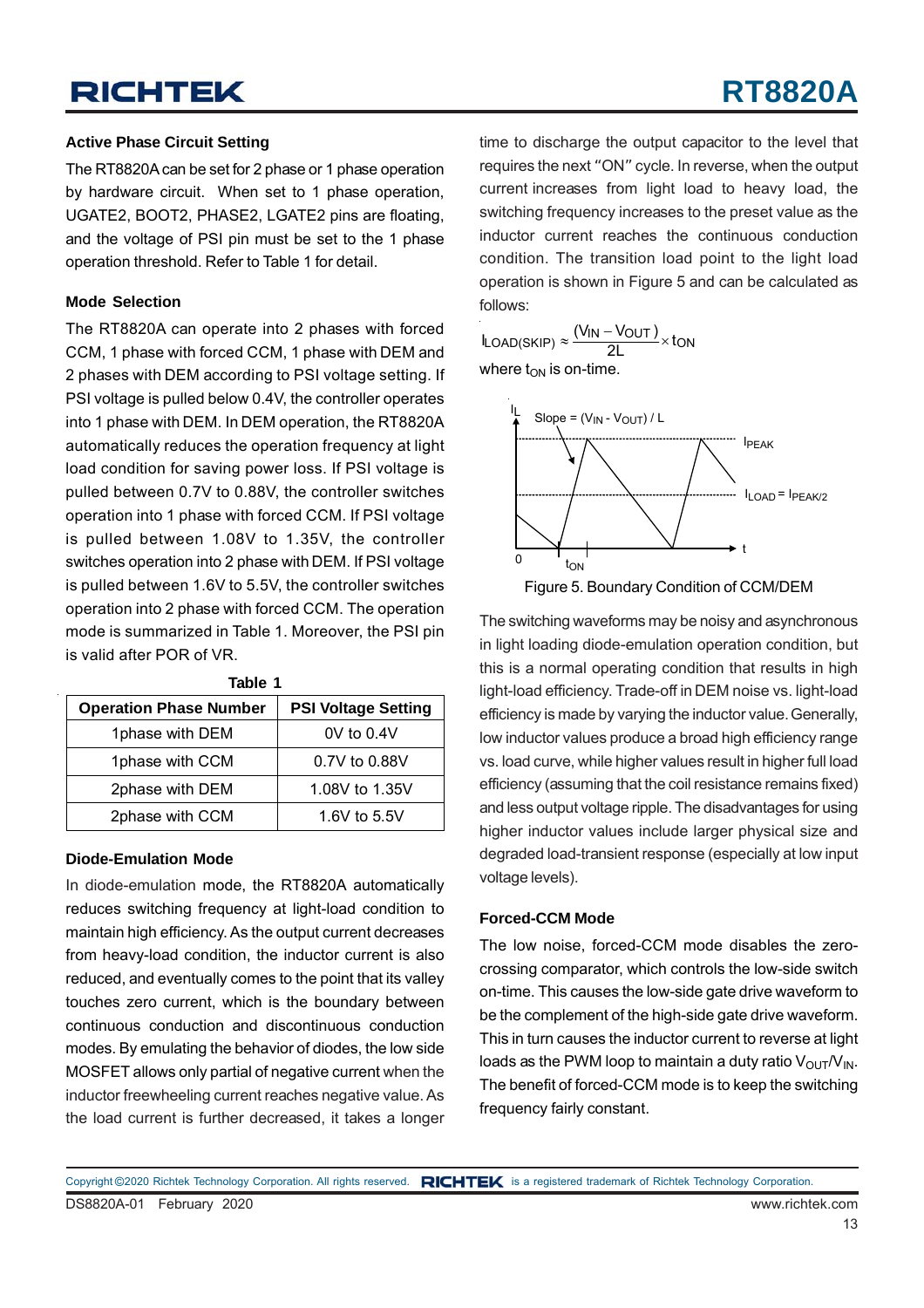## **RT8820A**

#### **Enable and Disable**

The EN pin is a high impedance input that allows power sequencing between the controller bias voltage and another voltage rail. The RT8820A remains in shutdown if the EN pin is lower than 550mV. When the EN voltage rises above the 1.2V high level threshold, the RT8820A begins a new initialization and soft-start cycle.

#### **Power On Reset (POR), UVLO**

Power On Reset (POR) occurs when V<sub>PVCC</sub> rises above approximately 4.1V (typical), the RT8820A resets the fault latch circuit and prepare for PWM operation. When the V<sub>PVCC</sub> is lower than 3.8V (typical), the Under Voltage Lockout (UVLO) circuitry inhibits switching by keeping UGATE and LGATE low.

#### **Soft-Start**

The RT8820A provides internal soft-start function and external soft-start function. The soft-start function is used to prevent large inrush current and output voltage overshoot while the converter is being powered up. The soft-start function automatically begins once the chip is enabled. There is a delay time around 200us from EN goes high to  $V<sub>OUT</sub>$  begins to ramp-up.

If external capacitor from OCSET/SS pin to GND is removed, the internal soft-start function is chosen. An internal current source charges the internal soft-start capacitor so that the internal soft-start voltage ramps up linearly. The output voltage will track the internal soft-start voltage during the soft-start interval. After the internal soft- start voltage exceeds the REFIN voltage, the output voltage no longer tracks the internal softstart voltage but follows the REFIN voltage. Therefore, the duty cycle of the UGATE signal as well as the input current at power up are limited.

The soft-start process is finished when the internal SSOK goes high and protection is not triggered. Figure 6 shows the internal soft-start sequence.



RICHTEI

Figure 6. Internal Soft-Start Sequence

The RT8820A also provides external soft-start function, and the external soft-start sequence is shown in Figure 7, connecting an additional capacitor from OCSET/SS pin to GND. The external capacitor is charged by internal current source to build soft-start voltage ramp. If external soft-start function is chosen, the external soft-start time should be set longer than internal soft-start time to avoid output voltage tracking the internal soft-start ramp. The external soft-start time setting is shown in Figure 8 and the recommended external soft-start slew rate is from 0.1V/ms to 0.4V/ms.

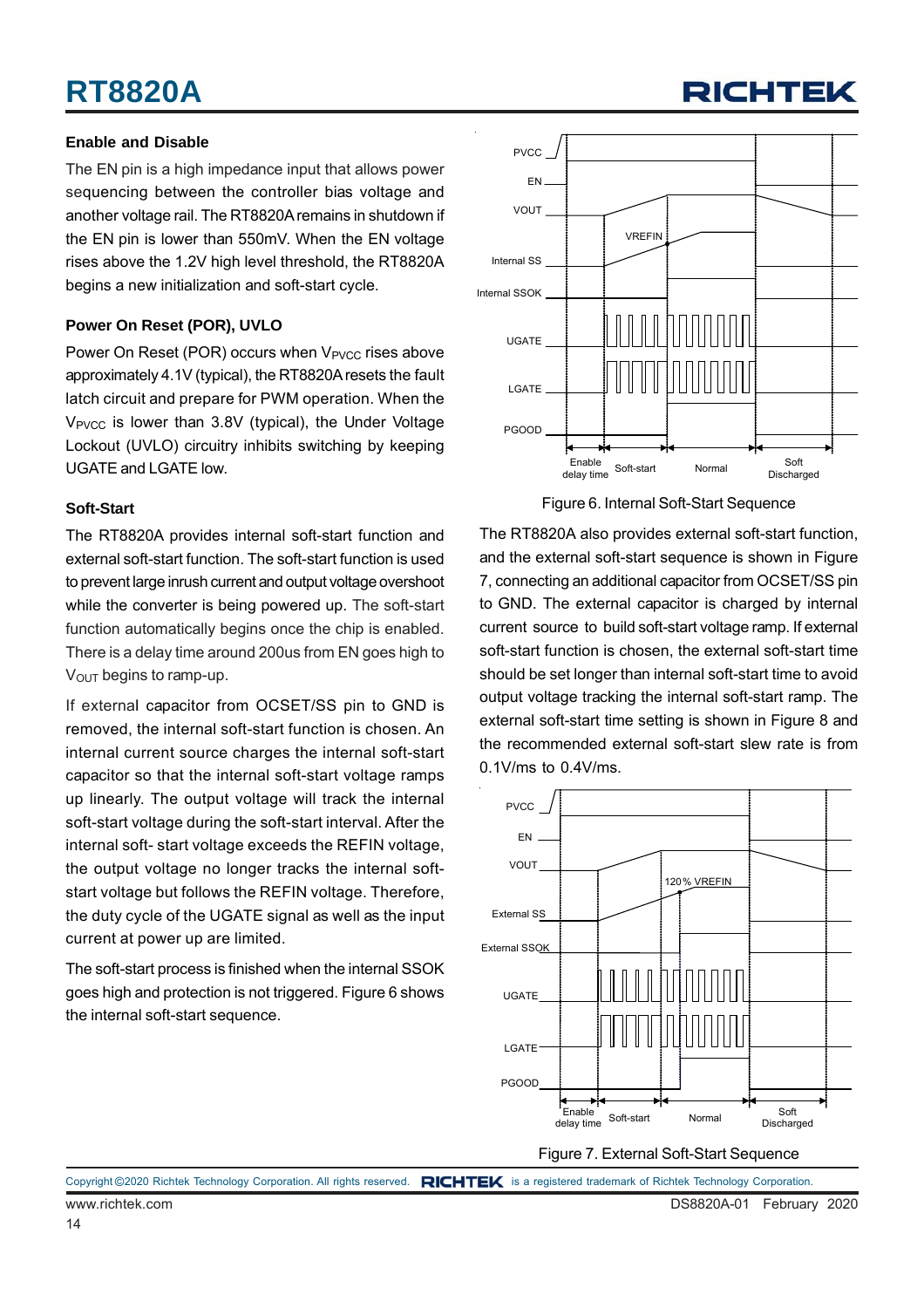The soft-start time can be calculated as:

$$
t_{SS} = -(C_{SS} \times R_{OCSET}) \times \ln\left[1 - \left(\frac{V_{REFIN}}{I_{SS} \times R_{OCSET}}\right)\right]
$$

where  $I_{SS}$  = 50µA (typ.),  $V_{REFIN}$  is the voltage of REFIN pin,  $R_{OCSET}$  is the current limit setting resistor, and  $C_{SS}$  is the external capacitor placed from OCSET/SS pin to GND.



Figure 8. External Soft-Start Time Setting

#### **Power Good Output (PGOOD)**

The PGOOD pin is an open-drain output, and it requires a pull-up resistor. During soft-start, the PGOOD is held low and is allowed to be pulled high after  $V_{\text{OUT}}$  goes over UVP threshold and under OVP threshold. In addition, if any protection is triggered during operation, the PGOOD is pulled low immediately.

#### **PWM VID and Dynamic Output Voltage Control**

The RT8820A features a PWM VID input for dynamic output voltage control as shown in Figure 9, which reduces the number of device pin and enables a wide dynamic voltage range. The output voltage is determined by the applied voltage on the REFIN pin. The PWM duty cycle determines the variable output voltage at REFIN.



Figure 9. PWM VID Analog Circuit Diagram

With the external circuit and VID control signal, the controller provides three operation modes shown as Figure 10.



Figure 10. PWM VID Time Diagram

#### **Boot Mode**

VID is not driven, and the buffer output is tri-state. At this time, turn off the switch Q1 and connect a resistor divider as shown in Figure 9 that can set the REFIN voltage to be  $V_{\text{B}\text{O}\text{O}\text{T}}$  as the following equation :

$$
V_{\text{BOOT}} = V_{\text{VREF}} \times \left(\frac{R_{\text{REF2}}}{R_{\text{REF1}} + R_{\text{REF2}} + R_{\text{BOOT}}}\right)
$$

where 
$$
V_{VREF} = 2V
$$
 (typ.)

Choose R<sub>REF2</sub> to be approximately 10k $\Omega$ , and the R<sub>RFF1</sub> and  $R_{\text{BOOT}}$  can be calculated by the following equations :

$$
R_{REF1} + R_{BOOT} = \frac{R_{REF2} \times (V_{VREF} - V_{BOOT})}{V_{BOOT}}
$$
  

$$
R_{REF1} = \frac{R_{REF2} \times (V_{VREF} - V_{BOOT})}{V_{BOOT}} - R_{BOOT}
$$
  

$$
R_{BOOT} = \frac{R_{REF2} \times (V_{VREF} - V_{BOOT})}{V_{BOOT}} - R_{REF1}
$$

#### **Standby Mode**

An external control can provide a very low voltage to meet  $V_{OUT}$  operating in standby mode. If the VID pin is floating and switch Q1 is enabled as shown in Figure 9, the REFIN pin can be set for standby voltage according to the calculation below :

Vstandby = Vvref

 REF2 STANDBY  $\times \frac{\textsf{R}_\textsf{REF2} \textit{ // R}_\textsf{STANDBY}}{\textsf{R}_\textsf{REF1} + \textsf{R}_\textsf{BOOT} + (\textsf{R}_\textsf{REF2} \textit{ // R}_\textsf{STANDBY})}$ 

By choosing  $R_{REF1}$ ,  $R_{REF2}$ , and  $R_{BOOT}$ , the  $R_{STANDBY}$  can be calculated by the following equation :

|                          | Copyright ©2020 Richtek Technology Corporation. All rights reserved. RICHTEK is a registered trademark of Richtek Technology Corporation. |
|--------------------------|-------------------------------------------------------------------------------------------------------------------------------------------|
| DS8820A-01 February 2020 | www.richtek.com                                                                                                                           |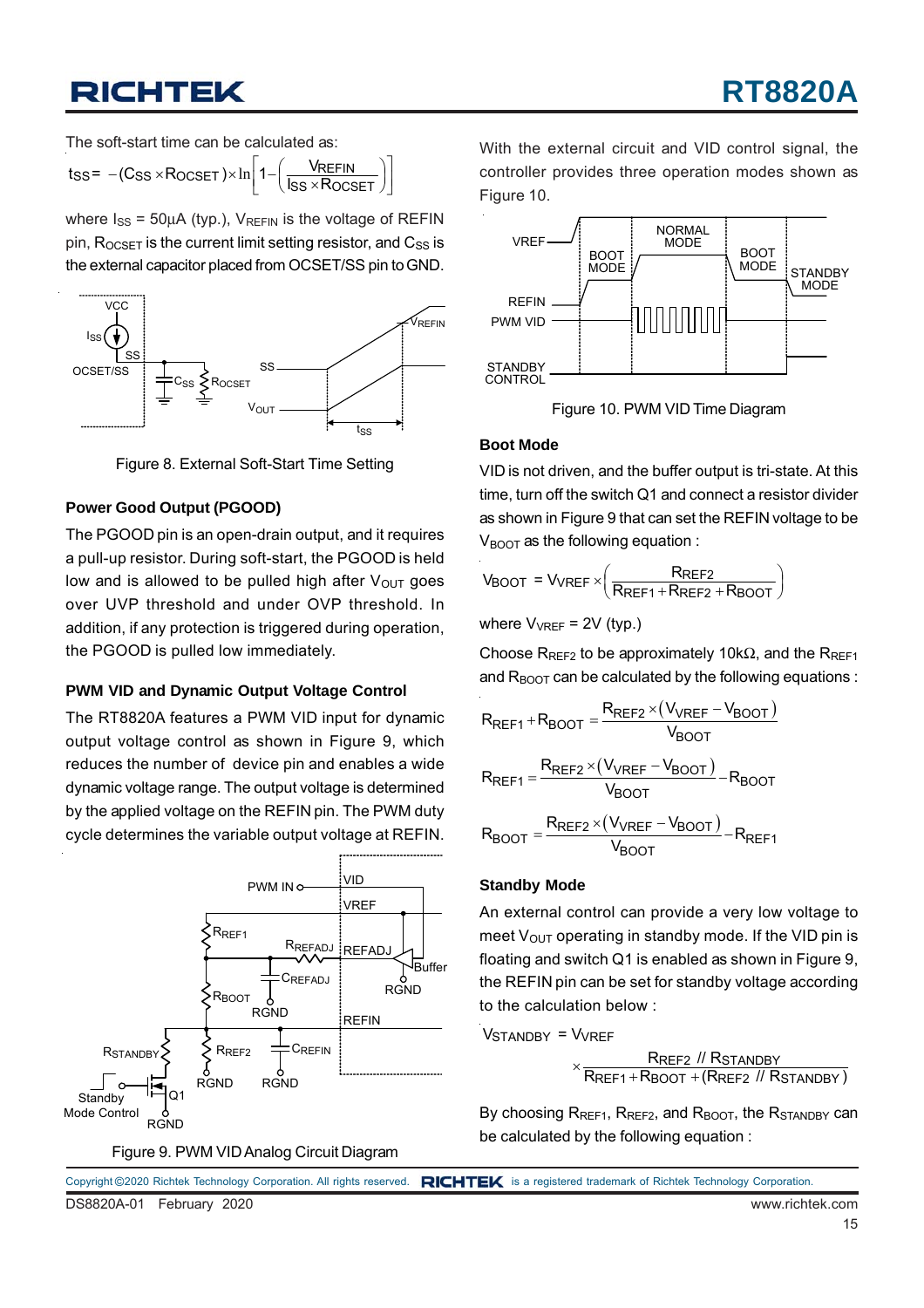## **RT8820A**

#### R<sub>STANDBY</sub> =

 $(R_{\mathsf{REF1}} + R_{\mathsf{BOOT}})$  $(R_{\mathsf{REF1}} + R_{\mathsf{REF2}} + R_{\mathsf{BOOT}})$ REF2 <sup>x</sup> (LREF1 <sup>+</sup> LREF0OT )<sup>x</sup> vSTANDBY REF2 <sup>X V</sup>VREF <sup>— V</sup>STANDBY <sup>X</sup> (**KREF1 † KREF2 † KBOOT**  $R_{\sf{RFF2}} \times (R_{\sf{RFF1}} + R_{\sf{BNOT}}) \times V_{\sf{S}}$  $R_{\sf{REF2}} \times V_{\sf{VREF}} - V_{\sf{STANDBY}} \times (R_{\sf{REF1}} + R_{\sf{REF2}} + R_{\sf{SFF3}})$  $\times$ (R<sub>RFF1</sub>+R<sub>BOOT</sub>) $\times$  $\times$   $V_{\text{VREF}}$  –  $V_{\text{STANNBY}}$   $\times$   $(R_{\text{RFF1}}$  +  $R_{\text{RFF2}}$  +

#### **Normal Mode**

If the VID pin is driven by a PWM signal and switch Q1 is disabled as shown in Figure 9, the  $V_{REFIN}$  can be adjusted from  $V_{min}$  to  $V_{max}$ , where  $V_{min}$  is the voltage at zero percent PWM duty cycle and  $V_{\text{max}}$  is the voltage at one hundred percent PWM duty cycle. The  $V_{min}$  and  $V_{max}$  can be set by the following equations :

$$
V_{min} = V_{VREF} \times \frac{R_{REF2}}{R_{REF2} + R_{BOOT}}
$$

$$
\times \frac{R_{REFADJ} \text{ // (R_{BOOT} + R_{REF2})}}{R_{REF1} + [R_{REFADJ} \text{ // (R_{BOOT} + R_{REF2})}]}
$$

 $V_{\text{max}}$  =  $V_{\text{VREF}} \times \frac{R_{\text{REF2}}}{(R_{\text{REF1}} \text{ // } R_{\text{REFADJ}}) + R_{\text{BOOT}} + R_{\text{REF2}}}$ 

By choosing  $R_{REF1}$ ,  $R_{REF2}$ , and  $R_{BOOT}$ , the  $R_{REFADJ}$  can be calculated by the following equation :

$$
R_{REFADJ} = \frac{R_{REF1} \times V_{min}}{V_{max} - V_{min}}
$$

The relationship between VID duty and  $V_{RFFIN}$  is shown in Figure 11, and  $V_{\text{OUT}}$  can be set according to the calculation below :

$$
V_{OUT} = V_{min} + N \times V_{STEP}
$$

where  $V_{\text{STEP}}$  is the resolution of each voltage step 1 :

$$
V_{\text{STEP}} = \frac{(V_{\text{max}} - V_{\text{min}})}{N_{\text{max}}}
$$

where Nmax is the number of total available voltage steps and N is the number of step at a specific  $V_{\text{OUT}}$ . The dynamic voltage VID period ( $T_{vid} = T_u \times N_{max}$ ) is determined by the unit pulse width  $(T_u)$  and the available step number ( $N_{max}$ ). The recommended  $T_u$  is 27ns.





#### **VID Slew Rate Control**

In the RT8820A, the  $V_{RFFIN}$  slew rate is proportional to PWM VID duty, the rising time and falling time are the same. In normal mode, the  $V_{REFIN}$  slew rate SR can be estimated by  $C_{REFADJ}$  or  $C_{REFIN}$  as the following equation :

When choose CREEADJ:

$$
SR = \frac{(V_{REFIN\_Final} - V_{REFIN\_initial}) \times 80\%}{2.2R_{SR}C_{REFADJ}}
$$
  

$$
R_{SR} = \frac{[(R_{REF1} \text{ // } R_{REFADJ})]}{[R_{BOOT} + R_{REF2}]}
$$

When choose CREEIN:

$$
SR = \frac{(VREFIN\_Final - VREFIN\_initial) \times 80\%}{2.2R_{SR}CREFIN}
$$
  
 
$$
RSR = \left[ \left(RREF1 \; // \; RREFADJ \right) + RBOOT \right] / / \; RREF2
$$

The recommended SR is estimated by CREFADJ.

#### **Current Limit**

The RT8820A provides cycle-by-cycle current limit control by detecting the PHASE voltage drop across the low-side MOSFET when it is turned on. The current limit circuit employs a unique "valley" current sensing algorithm as shown in Figure 12. If the magnitude of the current sense signal at PHASE is above the current limit threshold, the PWM is not allowed to initiate a new cycle.

In order to provide both good accuracy and a cost effective solution, the RT8820A supports temperature compensated MOSFET R<sub>DS(ON)</sub> sensing.

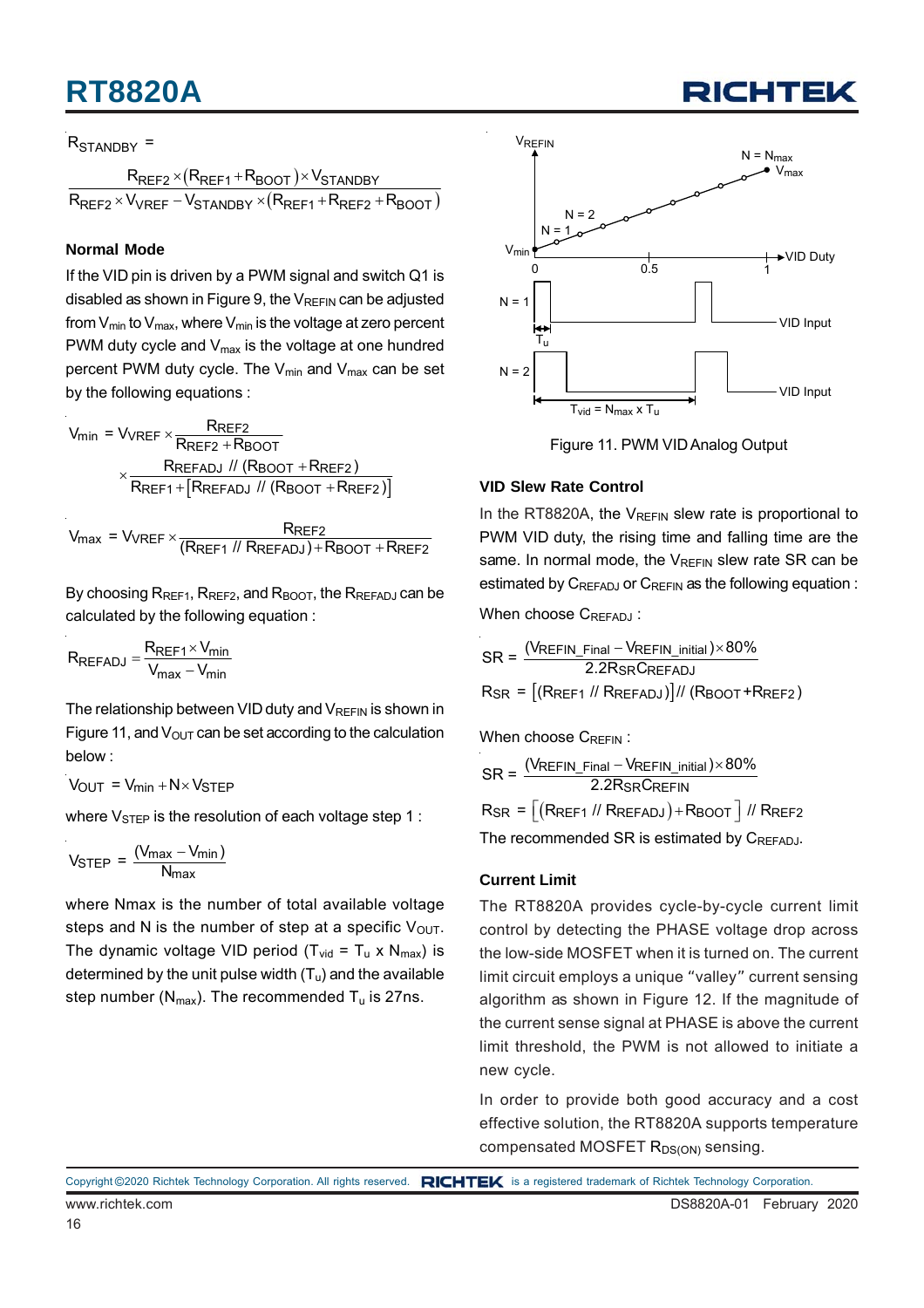

Figure 12. "Valley" Current Limit

In an over-current condition, the current to the load exceeds the average output inductor current. Thus, the output voltage falls and eventually crosses the under-voltage protection threshold, inducing IC shutdown.

#### **Current Limit Setting**

The RT8820A adopts per-phase current limiting protection. The current limit threshold can be set by a resistor  $(R_{OCSFT})$ between OCSET/SS pin and GND. Once PVCC exceeds the POR threshold and chip is enabled, an internal current source I<sub>OCSET</sub> flows through R<sub>OCSET</sub>. The voltage across ROCSET is stored as the current limit protection threshold VOCSET. The threshold range of VOCSET is 30mV to 200mV. It can be calculated according to the following equation :

OCSET OCSET OCSET I x R V = 12

ROCSET can be determined using the following equation :

$$
R_{OCSET} = \frac{I_{VALLEY} \times R_{DS\_ON} \times 12}{I_{OCSET}}
$$

where I<sub>VALLEY</sub> represents the desired per-phase inductor limit current (valley inductor current) and  $I_{OCSET}$  is current limit setting current which has a temperature coefficient to compensate the temperature dependency of the R<sub>DS(ON)</sub>. During soft-start period (EN is pulled high to SSOK), the  $I_{OCSET}$  is 50 $\mu$ A. Once soft-start finishes, the IOCSET switches to 10μA.

For ensuring the soft-start and current limit functions work normally, below setting limitation must be followed.

#### $R_{OCSET}$  x 50µA > 1.2 x  $V_{REFIN}$

If  $R_{OCSET}$  is not present, there is no current path for  $I_{OCSET}$ to build the current limit threshold. In this situation, the current limit threshold is internally preset to 200mV.

#### **Negative Current Limit**

The RT8820A supports cycle-by-cycle negative current limit. The absolute value of negative current limit threshold is the same as the positive current limit threshold. If negative inductor current is rising to trigger negative current limit, the low-side MOSFET is turned off and the current flows to input side through the body diode of the high-side MOSFET. At this time, output voltage tends to rise because this protection limits current to discharge the output capacitor. In order to prevent shutdown because of over-voltage protection, the low-side MOSFET is turned on again 400ns after it is turned off. If the device hits the negative current limit threshold again before output voltage is discharged to the target level, the low-side MOSFET is turned off and process repeats. It ensures maximum allowable discharge capability when output voltage continues to rise. On the other hand, if the output is discharged to the target level before negative current limit threshold is reached, the low-side MOSFET is turned off, the highside MOSFET is then turned on, and the device keeps normal operation.

#### **Current Balance**

The RT8820A implements current balance mechanism in the current loop. The RT8820A senses per phase current signal and compares it with the average current. If the sensed current of any particular phase is higher than the average current, the on-time of this phase is decreased.

The current balance accuracy is mainly related with onresistance of low-side MOSFET (R<sub>LG,DS(ON)</sub>). That is, in practical application, using lower R<sub>LG,DS(ON)</sub> will reduce the current balance accuracy.

#### **Output Over-Voltage Protection (OVP)**

The output voltage can be continuously monitored for overvoltage protection. If REFIN voltage is lower than 1.33V, the over voltage threshold follows absolute over voltage 2V. If REFIN voltage is higher than 1.33V, the over voltage threshold follows relative over voltage  $1.5 \times V_{REFIN}$ . When OVP is triggered, UGATE goes low and LGATE is forced high. The RT8820A is latched once OVP is triggered and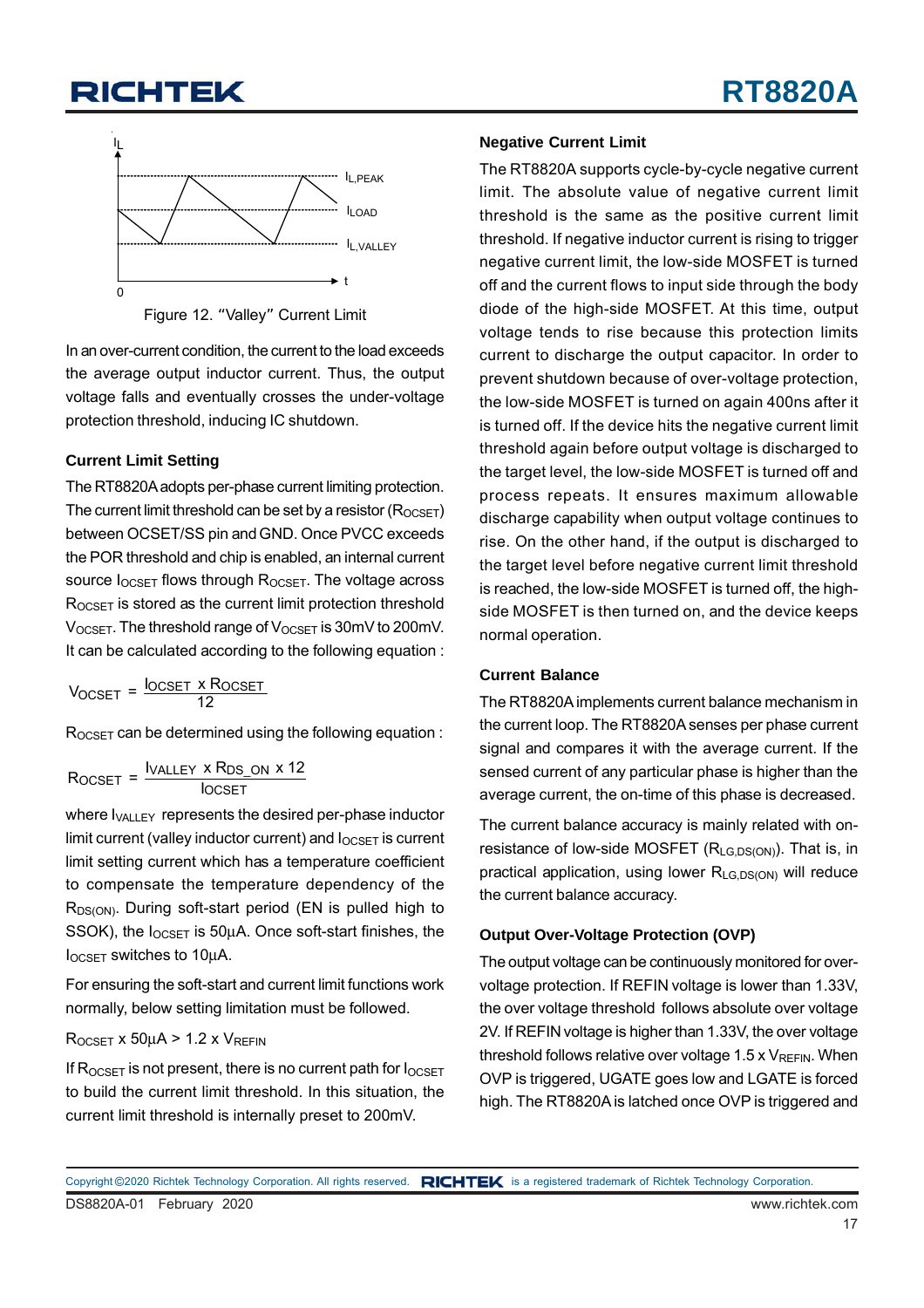can only be released by PVCC or EN power on reset. A 5μs delay is used in OVP detection circuit to prevent false trigger.

#### **Output Under-Voltage Protection (UVP)**

The output voltage can be continuously monitored for undervoltage protection. When the output voltage is less than 40% of its set voltage, under voltage protection is triggered and then all UGATE and LGATE gate drivers are forced low. There is a 3μs delay built in the UVP circuit to prevent false transitions. During soft-start, the UVP blanking time is equal to PGOOD blanking time.

#### **MOSFET Gate Driver**

The RT8820A integrates high current gate drivers for the MOSFETs to obtain high efficiency power conversion in synchronous Buck topology. A dead-time is used to prevent the cross conduction for high-side and low-side MOSFETs. Because both the two gate signals are off during the deadtime, the inductor current freewheels through the body diode of the low-side MOSFET. The freewheeling current and the forward voltage of the body diode contribute power losses to the converter. The RT8820A employs adaptive dead time control scheme to ensure safe operation without sacrificing efficiency. Furthermore, elaborate logic circuit is implemented to prevent cross conduction. For high output current applications, two power MOSFETs are usually paralleled to reduce  $R_{DS(ON)}$ . The gate driver needs to provide more current to switch on/off these paralleled MOSFETs. Gate driver with lower source/sink current capability results in longer rising/falling time in gate signals and higher switching loss. The RT8820A embeds high current gate drivers to obtain high efficiency power conversion.

#### **MOSFET Selection**

The majority of power loss in the step-down power conversion is due to the loss in the power MOSFETs. For low voltage high current applications, the duty cycle of the high-side MOSFET is small. Therefore, the switching loss of the high-side MOSFET is of concern. Power MOSFETs with lower total gate charge are preferred in such kind of application.

However, the small duty cycle means the low-side MOSFET is on for most of the switching cycle. Therefore, the conduction loss tends to dominate the total power loss of the converter. To improve the overall efficiency, the MOSFETs with low  $R_{DS(ON)}$  are preferred in the circuit design. In some cases, more than one MOSFET are connected in parallel to further decrease the on-state resistance. However, this depends on the low-side MOSFET driver capability and the budget.

#### **Inductor Selection**

Inductor plays an importance role in step-down converters because the energy from the input power rail is stored in it and then released to the load. From the viewpoint of efficiency, the DC Resistance (DCR) of inductor should be as small as possible to minimize the copper loss. In addition, the inductor occupies most of the board space so the size of it is important. Low profile inductors can save board space especially when the height is limited. However, low DCR and low profile inductors are usually not cost effective.

Additionally, higher inductance results in lower ripple current, which means the lower power loss. However, the inductor current rising time increases with inductance value. This means the transient response will be slower. Therefore, the inductor design is a trade-off between performance, size and cost.

In general, inductance is designed to let the ripple current ranges between 20% to 40% of full load current. The inductance can be calculated using the following equation :

$$
L_{min} = \frac{V_{IN} - V_{OUT}}{f_{SW} \times k \times l_{OUT\_rated}} \times \frac{V_{OUT}}{V_{IN}}
$$

where k is the ratio between inductor ripple current and rated output current.

#### **Input Capacitor Selection**

Voltage rating and current rating are the key parameters in selecting input capacitor. Generally, input capacitor voltage rating should be 1.5 times greater than the maximum input voltage for a conservatively safe design.

The input capacitor is used to supply the input RMS current, which can be approximately calculated using the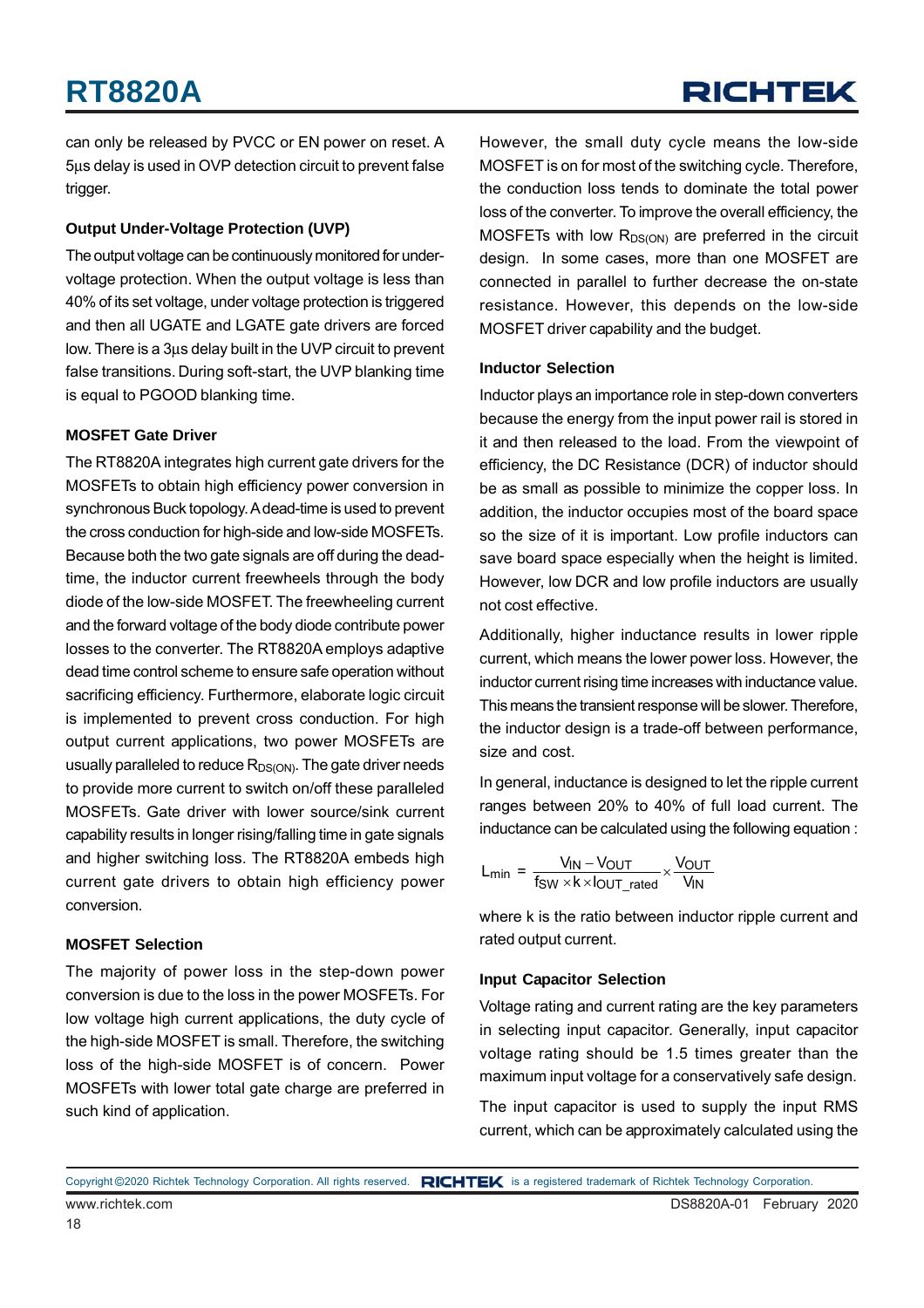following equation :

$$
I_{RMS} = I_{OUT} \times \sqrt{\frac{V_{OUT}}{V_{IN}}} \times \left(1 - \frac{V_{OUT}}{V_{IN}}\right)
$$

The next step is to select proper capacitor for RMS current rating. Using more than one capacitor with low Equivalent Series Resistance (ESR) in parallel to form a capacitor bank is a good design. Besides, placing ceramic capacitor close to the Drain of the high-side MOSFET is helpful in reducing the input voltage ripple at heavy load.

#### **Output Capacitor Selection**

The output filter capacitor must have ESR low enough to meet output ripple and load transient requirement, yet have high enough ESR to satisfy stability requirements. Also, the capacitance must be high enough to absorb the inductor energy going from a full load to no load condition without tripping the OVP circuit. Organic semiconductor capacitor(s) or special polymer capacitor(s) are recommended.

#### **Thermal Considerations**

The junction temperature should never exceed the absolute maximum junction temperature  $T_{J(MAX)}$ , listed under Absolute Maximum Ratings, to avoid permanent damage to the device. The maximum allowable power dissipation depends on the thermal resistance of the IC package, the PCB layout, the rate of surrounding airflow, and the difference between the junction and ambient temperatures. The maximum power dissipation can be calculated using the following formula :

 $P_{D(MAX)} = (T_{J(MAX)} - T_A) / \theta_{JA}$ 

where  $T_{J(MAX)}$  is the maximum junction temperature,  $T_A$  is the ambient temperature, and  $\theta_{JA}$  is the junction-to-ambient thermal resistance.

For continuous operation, the maximum operating junction temperature indicated under Recommended Operating Conditions is 105°C. The junction-to-ambient thermal resistance,  $\theta_{JA}$ , is highly package dependent. For a WQFN-20L 3x3 package, the thermal resistance,  $\theta_{JA}$ , is 30°C/W on a standard JEDEC 51-7 high effective-thermalconductivity four-layer test board. The maximum power dissipation at  $T_A = 25^{\circ}$ C can be calculated as below :

 $P_{D(MAX)}$  = (105°C – 25°C) / (30°C/W) = 2.67W for a WQFN-20L 3x3 package

The maximum power dissipation depends on the operating ambient temperature for the fixed  $T_{J(MAX)}$  and the thermal resistance,  $\theta_{JA}$ . The derating curves in Figure 13 allows the designer to see the effect of rising ambient temperature on the maximum power dissipation.



Figure 13. Derating Curve of Maximum Power Dissipation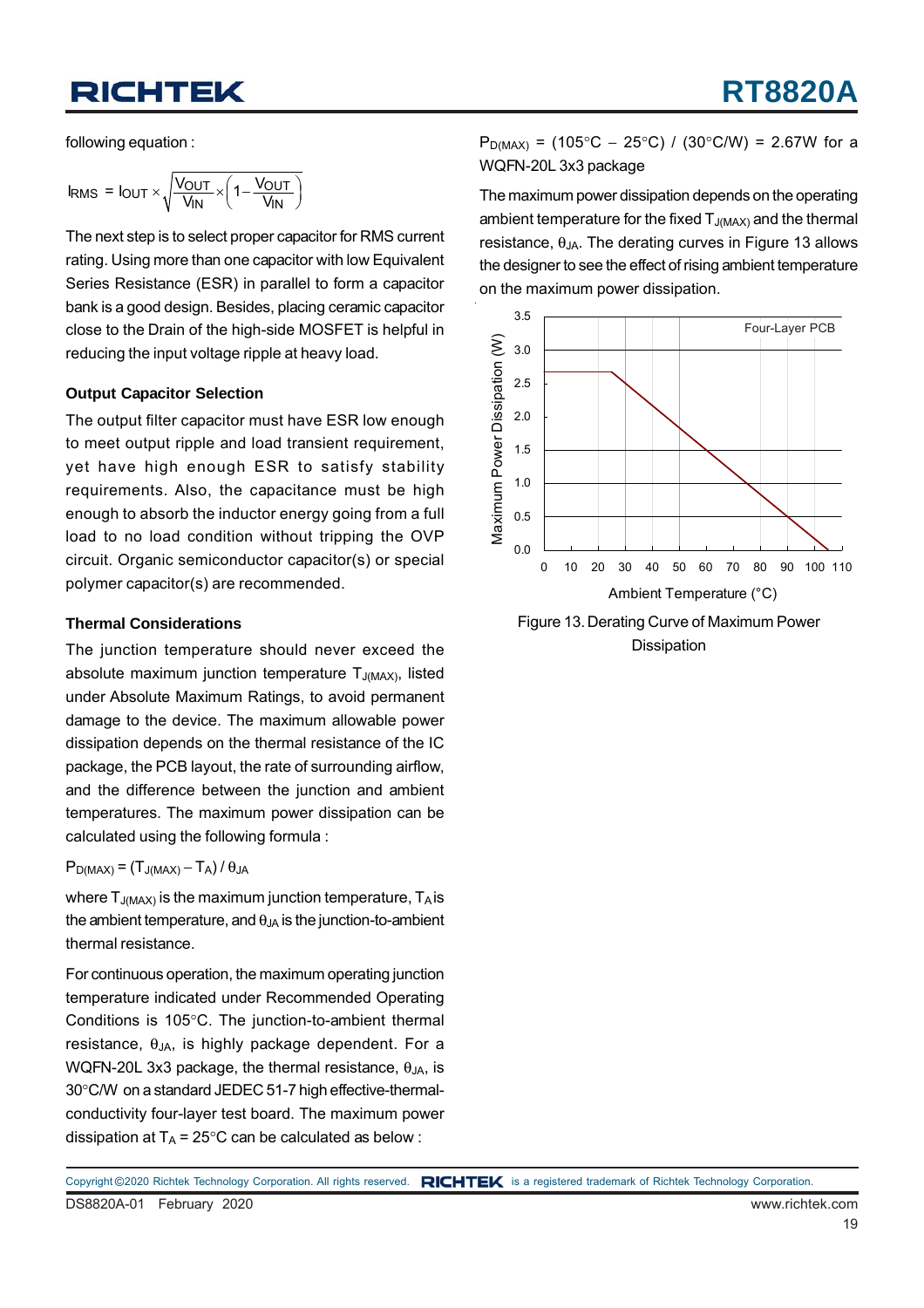## RICHTEL

#### **Layout Considerations**

Layout is very important in high frequency switching converter design. If designed improperly, the PCB could radiate excessive noise and contribute to the converter instability. Following layout guidelines must be considered before starting a layout for the RT8820A.

- ▶ Place the RC filter as close as possible to the PVCC pin.
- $\triangleright$  Keep current limit setting network as close as possible to the IC. Routing of the network should avoid coupling to high voltage switching node.
- ▶ Connections from the drivers to the respective gate of the high-side or the low-side MOSFET should be as short as possible to reduce stray inductance.
- All sensitive analog traces and components such as VSNS, RGND, EN, PSI, VID, PGOOD, VREF, TON REFADJ and REFIN should be placed away from high voltage switching nodes such as PHASE, LGATE, UGATE, or BOOT nodes to avoid coupling. Use internal layer(s) as ground plane(s) and shield the feedback trace from power traces and components.
- Power sections should connect directly to ground plane(s) using multiple vias as required for current handling (including the chip power ground connections). Power components should be placed to minimize loops and reduce losses.